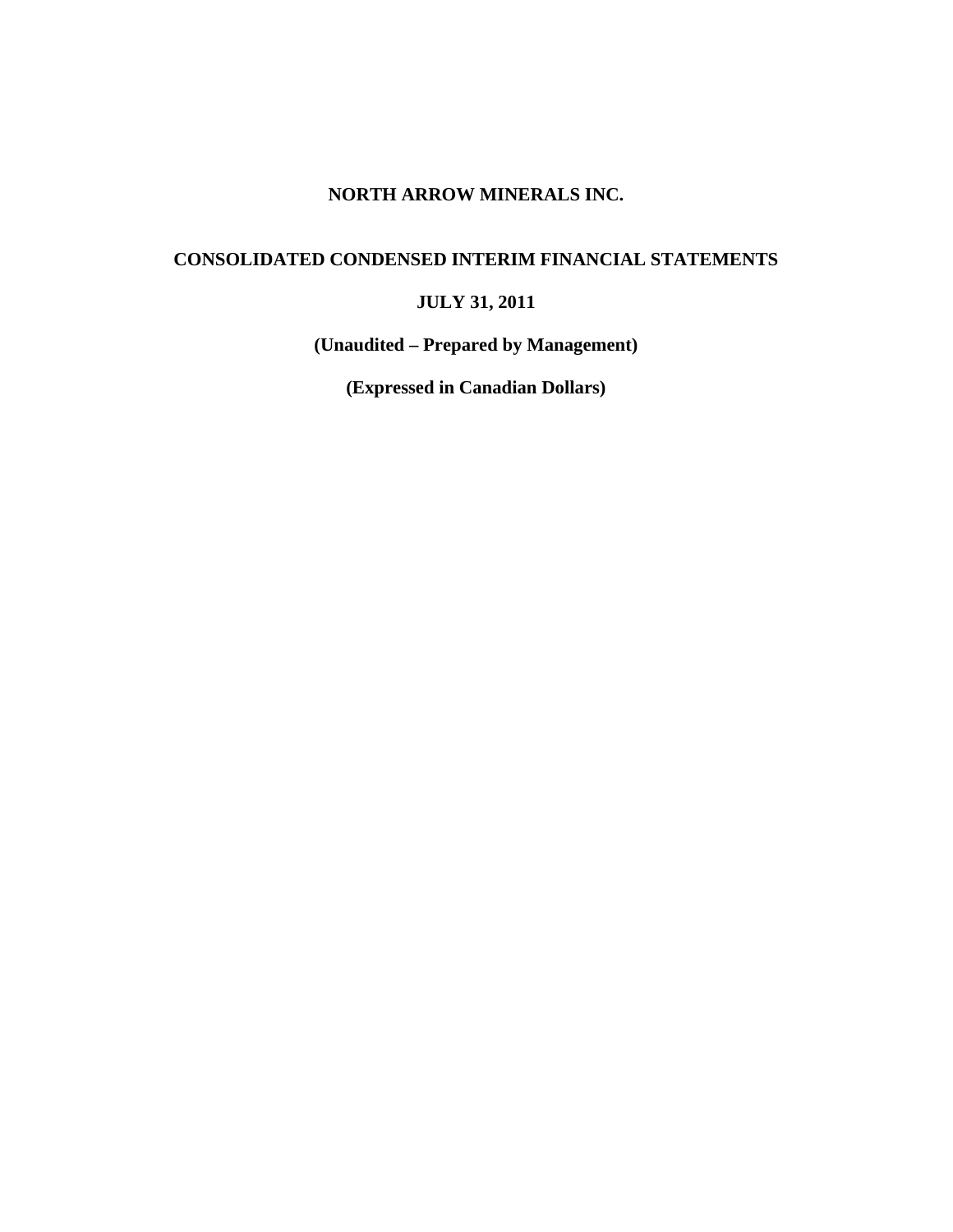## **NORTH ARROW MINERALS INC.**  CONSOLIDATED CONDENSED INTERIM STATEMENTS OF FINANCIAL POSITION (Unaudited – Prepared by Management)

(Expressed in Canadian dollars)

|                                                                                                                                              |      | July 31, 2011                                                   | April 30, 2011                                       | May 1, 2010                                        |
|----------------------------------------------------------------------------------------------------------------------------------------------|------|-----------------------------------------------------------------|------------------------------------------------------|----------------------------------------------------|
| <b>ASSETS</b>                                                                                                                                |      |                                                                 |                                                      |                                                    |
| <b>Current</b><br>Cash<br>Receivables (Note 6)<br>Marketable securities (Note 5)<br>Prepaid expenses                                         | $\$$ | 559,169<br>59,303<br>10,500<br>31,629                           | \$<br>671,960<br>132,785<br>32,267                   | \$<br>1,126,124<br>2,021<br>25,014                 |
|                                                                                                                                              |      | 660,601                                                         | 837,012                                              | 1,153,159                                          |
| <b>Equipment</b> (Note 8)                                                                                                                    |      | 1,466                                                           | 1,585                                                | 2,264                                              |
| <b>Exploration and evaluation assets (Note 9)</b>                                                                                            |      | 994,111                                                         | 819,895                                              | 2,151,114                                          |
|                                                                                                                                              | \$   | 1,656,178                                                       | \$<br>1,658,492                                      | \$<br>3,306,537                                    |
| <b>LIABILITIES</b>                                                                                                                           |      |                                                                 |                                                      |                                                    |
| <b>Current</b><br>Accounts payable and accrued liabilities (Note 7)<br>Advances from optionee (Note 9)<br>Due to related parties (Note 11)   | \$   | 191,720<br>162,232<br>84,914                                    | \$<br>59,947<br>69,498                               | \$<br>115,227<br>76,610                            |
|                                                                                                                                              |      | 438,866                                                         | 129,445                                              | 191,837                                            |
| <b>CAPITAL AND RESERVES</b><br>Capital stock (Note 10)<br>Share-based payment reserve (Note 10)<br>Investment revaluation reserve<br>Deficit |      | 10,965,436<br>818,464<br>(4,988)<br>(10, 561, 600)<br>1,217,312 | 10,947,436<br>736,389<br>(10, 154, 778)<br>1,529,047 | 9,734,269<br>674,643<br>(7, 294, 212)<br>3,114,700 |
|                                                                                                                                              | \$   | 1,656,178                                                       | \$<br>1,658,492                                      | \$<br>3,306,537                                    |

**Nature and continuance of operations** (Note 1) **IFRS transition** (Note 15) **Subsequent events** (Note 16)

**Approved and authorized on behalf of the Board on October 24, 2011:** 

*"D. Grenville Thomas"* Director *"Blair Murdoch"* Director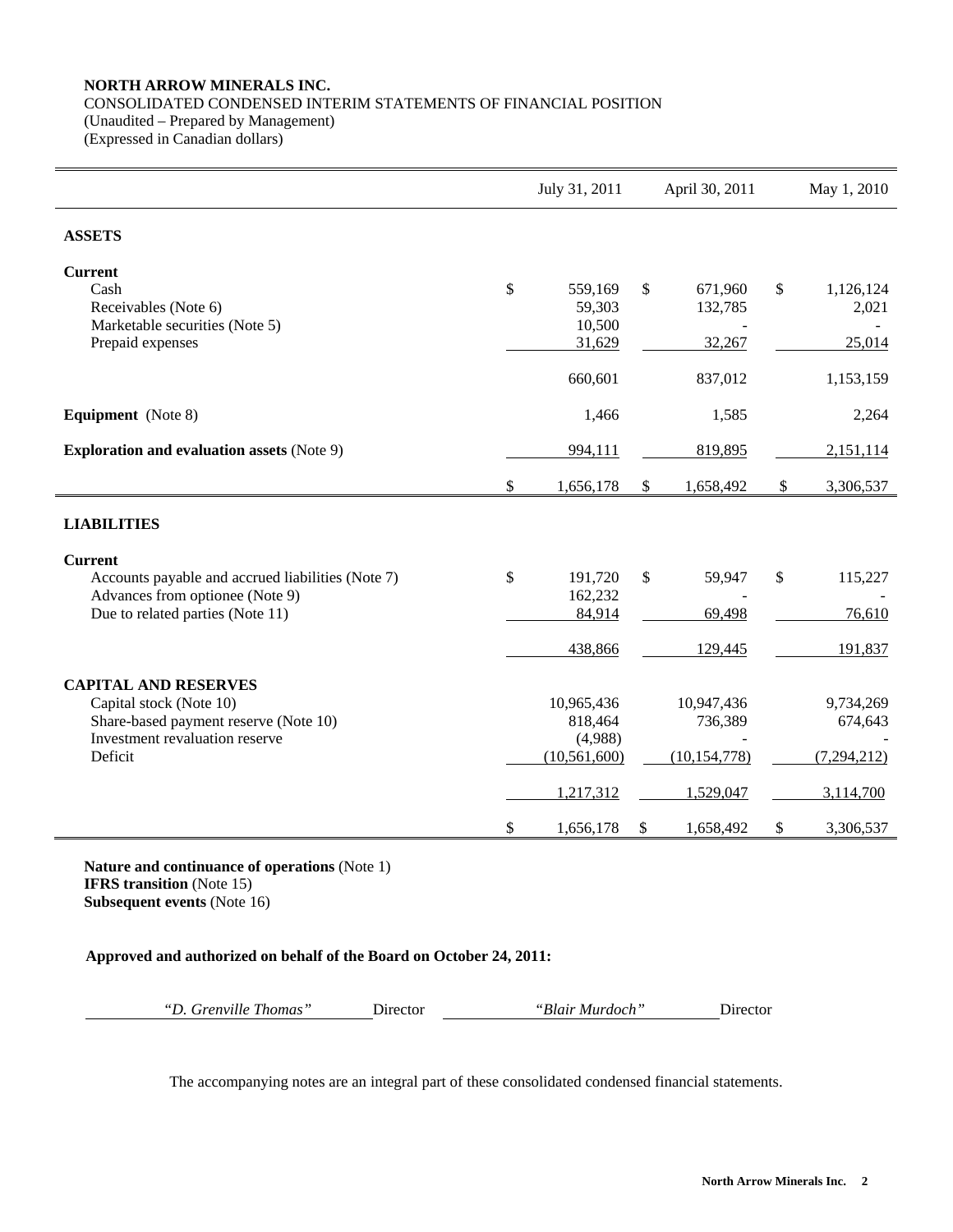## **NORTH ARROW MINERALS INC.**  CONSOLIDATED CONDENSED INTERIM STATEMENTS OF COMPREHENSIVE LOSS FOR THE THREE MONTHS ENDED JULY 31 (Unaudited – Prepared by Management) (Expressed in Canadian dollars)

|                                                                                   | 2011             |               | 2010       |
|-----------------------------------------------------------------------------------|------------------|---------------|------------|
| <b>EXPENSES</b>                                                                   |                  |               |            |
| Advertising, promotion and travel                                                 | \$<br>57,897     | \$            | 35,597     |
| Consulting                                                                        | 55,000           |               |            |
| Depreciation                                                                      | 119              |               | 170        |
| Office, miscellaneous and rent                                                    | 32,426           |               | 24,055     |
| Professional fees                                                                 | 72,126           |               | 21,243     |
| Property investigation costs                                                      | 71,338           |               | 5,241      |
| Regulatory and filing fees                                                        | 2,184            |               | 4,376      |
| Salaries and benefits                                                             | 66,778           |               | 49,117     |
| Share-based compensation (Note 10)                                                | 82,075           |               | 21,854     |
| Loss before other items                                                           | (439, 943)       |               | (161, 653) |
| <b>OTHER ITEMS</b>                                                                |                  |               |            |
| Interest income                                                                   | 943              |               | 795        |
| Recoveries from exploration and evaluation assets previously written-off (Note 9) | 65,487           |               |            |
| Write-off of exploration and evaluation assets (Note 9)                           | (33,309)         |               | (320)      |
|                                                                                   | 33,121           |               | 475        |
| Loss for the period                                                               | (406, 822)       |               | (161, 178) |
| Unrealized loss on available-for-sale financial assets arising during the period  | (4,988)          |               |            |
| Comprehensive loss for the period                                                 | \$<br>(411, 810) | \$            | (161, 178) |
| Basic and diluted loss per share                                                  | \$<br>(0.01)     | $\mathcal{S}$ | (0.01)     |
|                                                                                   |                  |               |            |
| Weighted average number of common shares outstanding                              | 52,675,769       |               | 44,513,920 |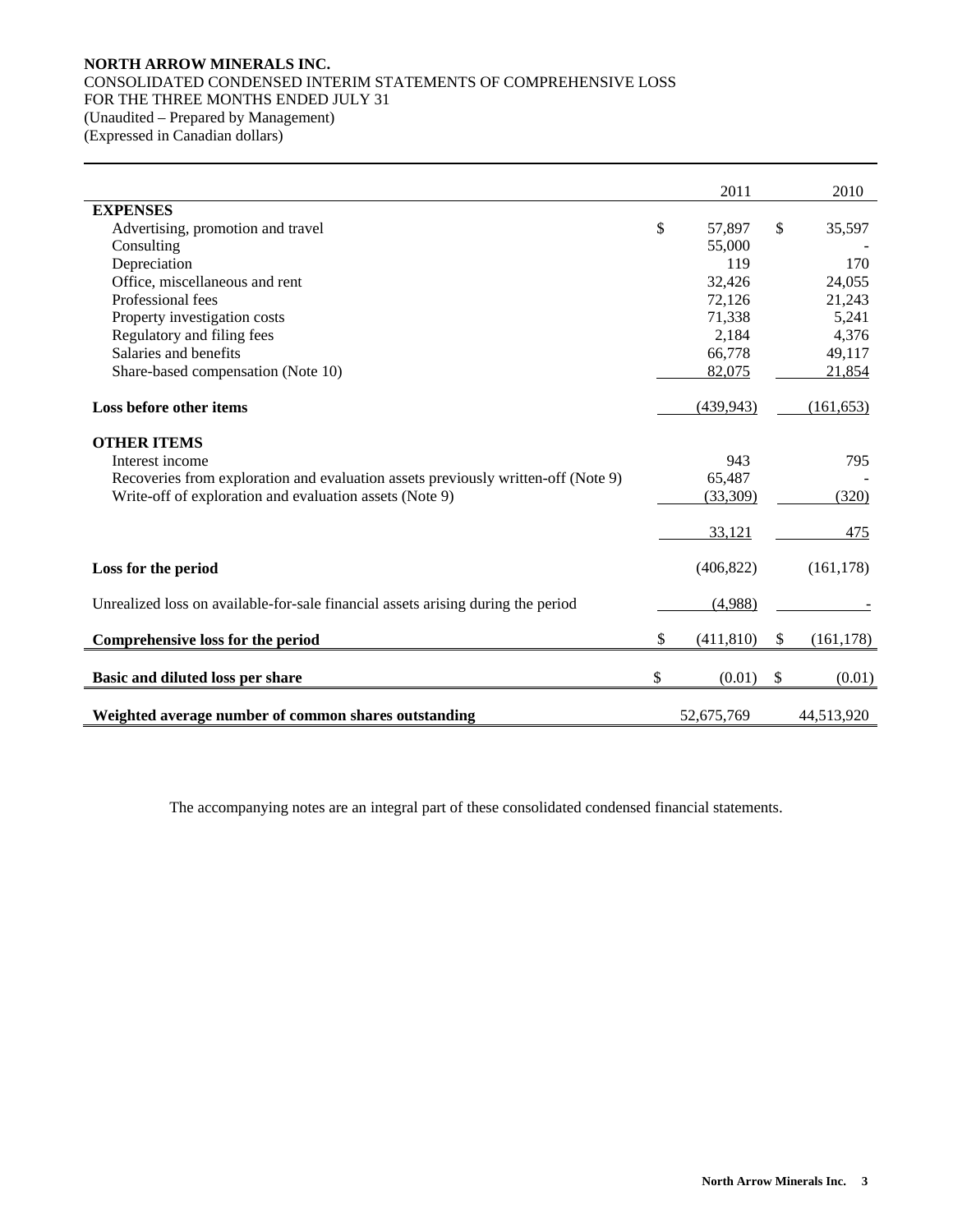## **NORTH ARROW MINERALS INC.**  CONSOLIDATED CONDENSED INTERIM STATEMENTS OF CASH FLOWS FOR THE THREE MONTHS ENDED JULY 31 (Unaudited – Prepared by Management) (Expressed in Canadian dollars)

|                                                        | 2011             | 2010             |
|--------------------------------------------------------|------------------|------------------|
|                                                        |                  |                  |
| <b>CASH FLOWS FROM OPERATING ACTIVITIES</b>            |                  |                  |
| Loss for the period                                    | \$<br>(406, 822) | \$<br>(161, 178) |
| Items not involving cash:                              |                  |                  |
| Depreciation                                           | 119              | 170              |
| Share-based compensation                               | 82,075           | 21,854           |
| Write-off of exploration and evaluation assets         | 33,309           | 320              |
| Changes in non-cash working capital items:             |                  |                  |
| Increase in receivables                                | (6,430)          | (2,078)          |
| (Increase)/decrease in prepaid expenses                | 638              | (6,830)          |
| Increase in accounts payable and accrued liabilities   | 87,797           | 11,233           |
| Increase/(decrease) in due to related parties          | 21,200           | (23, 411)        |
| Net cash used in operating activities                  | (188, 114)       | (159,920)        |
| <b>CASH FLOWS FROM INVESTING ACTIVITIES</b>            |                  |                  |
| Expenditures on exploration and evaluation assets, net | (86,909)         | (301, 697)       |
| Advances from optionee                                 | 162,232          |                  |
|                                                        |                  |                  |
| Net cash provided by (used in) investing activities    | 75,323           | (301, 697)       |
| <b>CASH FLOWS FROM FINANCING ACTIVITIES</b>            |                  |                  |
| Proceeds from the exercise of warrants                 |                  | 108,150          |
| Subscription receipts from a private placement         |                  | 116,100          |
| Share issue costs                                      |                  | (1,650)          |
| Net cash provided by financing activities              |                  | 222,600          |
| Change in cash during the period                       | (112,791)        | (239, 017)       |
| Cash, beginning of period                              | 671,960          | 1,126,124        |
| Cash, end of period                                    | \$<br>559,169    | \$<br>887,107    |
| Cash paid during the period for interest               | \$<br>$-$ \$     |                  |
|                                                        |                  |                  |
| Cash paid during the period for income taxes           | \$<br>$-$ \$     |                  |

## **Supplemental disclosure with respect to cash flows** (Note 12)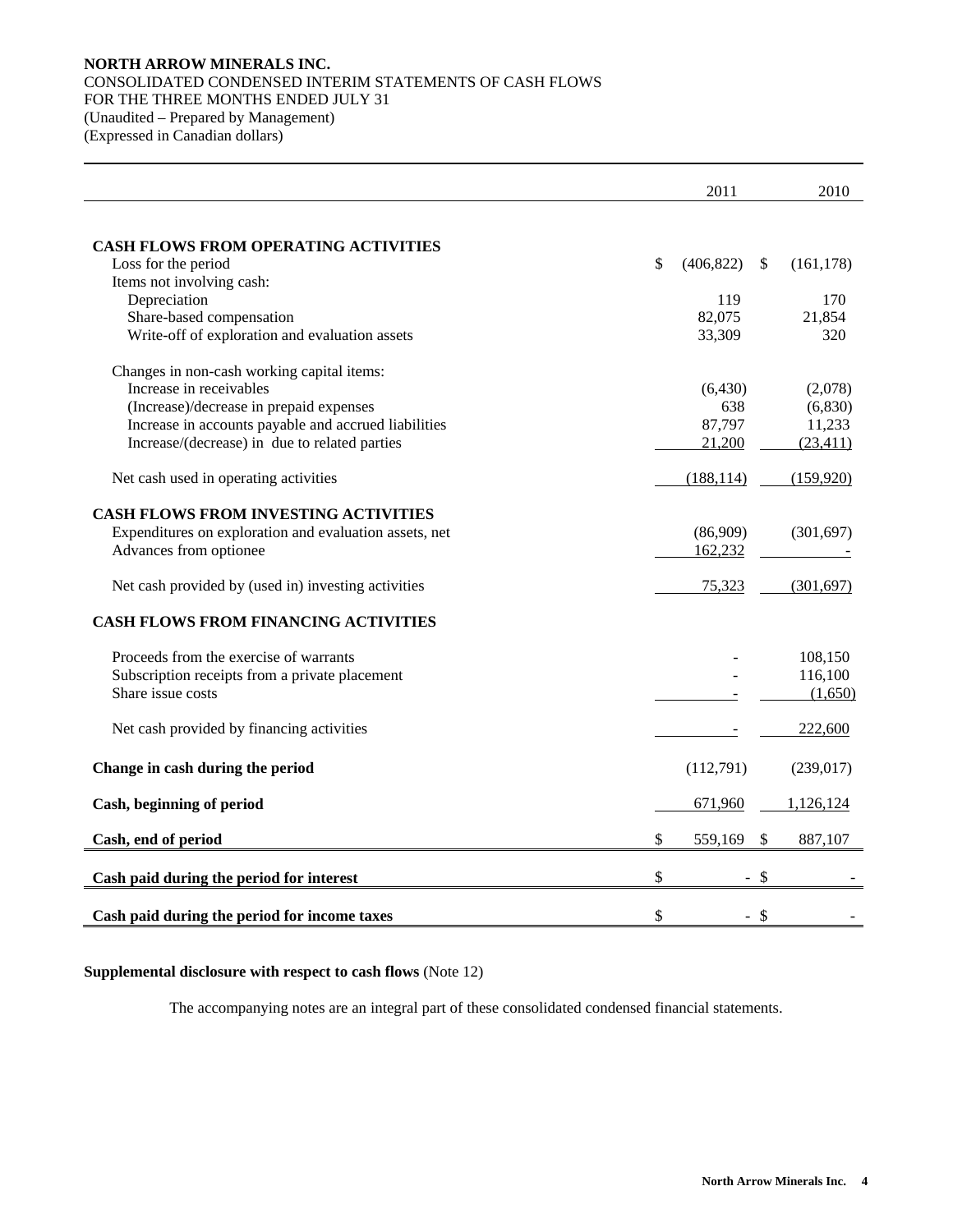## **NORTH ARROW MINERALS INC.**  CONSOLIDATED CONDENSED INTERIM STATEMENTS OF CHANGES IN EQUITY JULY 31, 2011 (Unaudited – Prepared by Management) (Expressed in Canadian Dollars)

 $\overline{a}$ 

|                                                                  | Number of<br><b>Shares</b> | Share<br>Capital | Share-based<br>Investment<br>revaluation<br>payment<br>Amount<br>reserve |                                    | Deficit             | Total       |
|------------------------------------------------------------------|----------------------------|------------------|--------------------------------------------------------------------------|------------------------------------|---------------------|-------------|
|                                                                  |                            |                  |                                                                          | reserve                            |                     |             |
| <b>Balance at May 1, 2010</b>                                    | 44,045,545                 | \$9,734,269      | \$<br>674,643                                                            | \$<br>ä,                           | \$<br>(7, 294, 212) | \$3,114,700 |
| Private placement                                                |                            | 116,100          |                                                                          |                                    |                     | 116,100     |
| Share issuance costs                                             |                            | (1,650)          |                                                                          |                                    |                     | (1,650)     |
| Shares issued for cash on<br>exercise of options and<br>warrants | 604,500                    | 134,450          | (26,300)                                                                 |                                    |                     | 108,150     |
| Share-based compensation                                         |                            |                  | 21,854                                                                   |                                    |                     | 21,854      |
| Loss for period                                                  |                            |                  |                                                                          |                                    | (161, 178)          | (161, 178)  |
| <b>Balance at July 31, 2010</b>                                  | 44,650,045                 | \$9,983,169      | \$<br>670,197                                                            | \$<br>$\qquad \qquad \blacksquare$ | (7,455,390)<br>\$   | \$3,197,976 |
| Private placements                                               | 3,958,333                  | 596,400          |                                                                          |                                    |                     | 596,400     |
| Share issuance costs                                             |                            | (42, 133)        |                                                                          |                                    |                     | (42, 133)   |
| Shares issued for exploration<br>and evaluation assets           | 50,000                     | 10,000           |                                                                          |                                    |                     | 10,000      |
| Share-based compensation                                         |                            |                  | 66,192                                                                   |                                    |                     | 66,192      |
| Loss for period                                                  |                            |                  |                                                                          |                                    | (2,699,388)         | (2,699,388) |
| Shares issued for cash on<br>exercise of options and<br>warrants | 4,000,000                  | 400,000          |                                                                          |                                    |                     | 400,000     |
| <b>Balance at April 30, 2011</b>                                 | 52,658,378                 | \$10,947,436     | \$<br>736,389                                                            | \$                                 | \$(10,154,778)      | \$1,529,047 |
| Shares issued for exploration<br>and evaluation assets           | 100,000                    | 18,000           |                                                                          |                                    |                     | 18,000      |
| Share-based compensation                                         |                            |                  | 82,075                                                                   |                                    |                     | 82,075      |
| Loss for period                                                  |                            |                  |                                                                          |                                    | (406, 822)          | (406, 822)  |
| Investment loss                                                  |                            |                  |                                                                          | (4,988)                            |                     | (4,988)     |
| <b>Balance at July 31, 2011</b>                                  | 52,758,378                 | \$10,965,436     | \$<br>818,464                                                            | \$<br>(4,988)                      | \$(10,561,600)      | \$1,217,312 |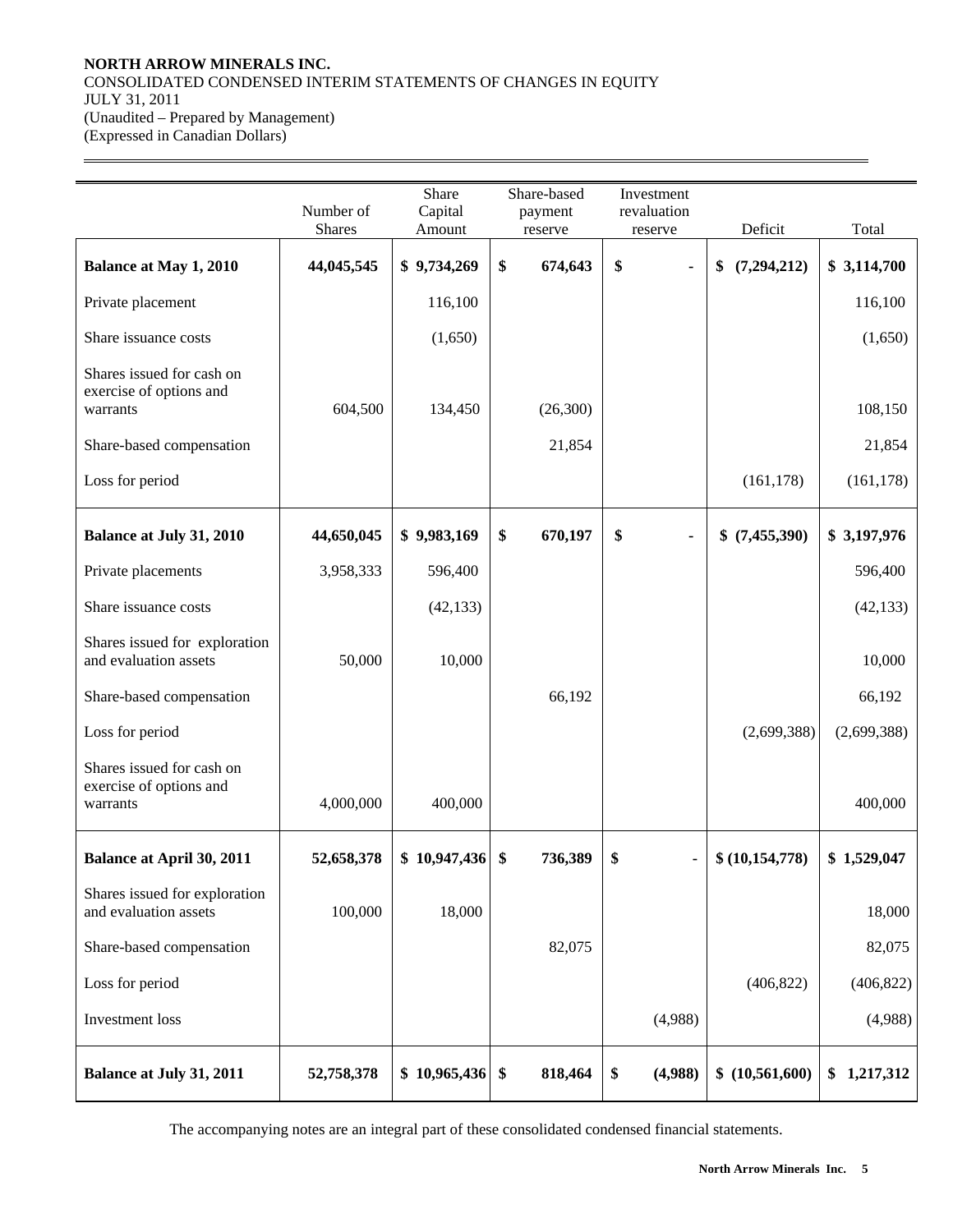## **1. Nature and Continuance of Operations**

 $\overline{a}$ 

North Arrow Minerals Inc. (the "Company") is incorporated federally under the laws of the Canada Business Corporations Act ("CBCA").

The consolidated condensed interim financial statements of the Company are presented in Canadian dollars, which is the functional currency of the Company. The Company trades on the TSX Venture Exchange, (TSXV – SBW) and its address is 860-625 Howe Street, Vancouver, BC, Canada V6C 2T6.

 The Company's principal business activity is the acquisition and exploration of exploration and evaluation assets. To date, the Company has not generated significant revenues from operations and is considered to be in the exploration stage.

 The Company is in the process of acquiring and exploring its exploration and evaluation assets and has not yet determined whether these properties contain reserves that are economically recoverable. The recoverability of the amounts shown for exploration and evaluation assets is dependent upon the existence of economically recoverable reserves, the ability of the Company to obtain the financing necessary to complete the development of its exploration and evaluation assets and upon future profitable production.

These consolidated condensed interim financial statements have been prepared in accordance with International Financial Reporting Standards with the assumption that the Company will be able to realize its assets and discharge its liabilities in the normal course of business rather than through a process of forced liquidation. However, the Company has sustained substantial losses from operations since inception and has no current source of revenue. Continued operations of the Company are dependent on the Company's ability to complete equity financings or generate profitable operations in the future. The financial statements do not include any adjustments relating to the recoverability and classification of recorded asset amounts and classification of liabilities that might be necessary should the Company be unable to continue in existence.

On August 31, 2011 the Company closed a \$1,000,000 private placement of a convertible promissory note. See Note 16.

## **2. Basis of Presentation**

## **Statement of Compliance and Conversion to International Financial Reporting Standards**

The Canadian Accounting Standards Board ("ASCB") confirmed in February 2008 that International Financial Reporting Standards ("IFRS") will replace Canadian generally accepted accounting principles ("GAAP") for publicly accountable enterprises for financial periods beginning on and after January 1, 2011. The Company adopted IFRS for the period beginning May 1, 2011 with a transition date of May 1, 2010.

These condensed consolidated interim financial statements have been prepared in accordance with International Accounting Standards 34, Interim Financial Reporting ("IAS 34") using accounting policies consistent with IFRS as issued by the International Accounting Standards Board ("IASB") and interpretations of the International Financial Reporting Interpretations Committee ("IFRIC").

These are the Company's first IFRS consolidated condensed statements of financial position and statements of loss and comprehensive income (loss). The disclosures concerning the transition from GAAP to IFRS are included in Note 15.

## **3. Significant Accounting Policies**

## **a) Significant Accounting Estimates and Judgments**

The preparation of financial statements requires management to make judgments, estimates and assumptions that affect the application of policies and reported amounts of assets and liabilities, profit and expenses. The estimates and associated assumptions are based on historical experience and various other factors that are believed to be reasonable under the circumstances, the results of which form the basis of making the judgments about carrying values of assets and liabilities that are not readily apparent from other sources. Actual results may differ from these estimates.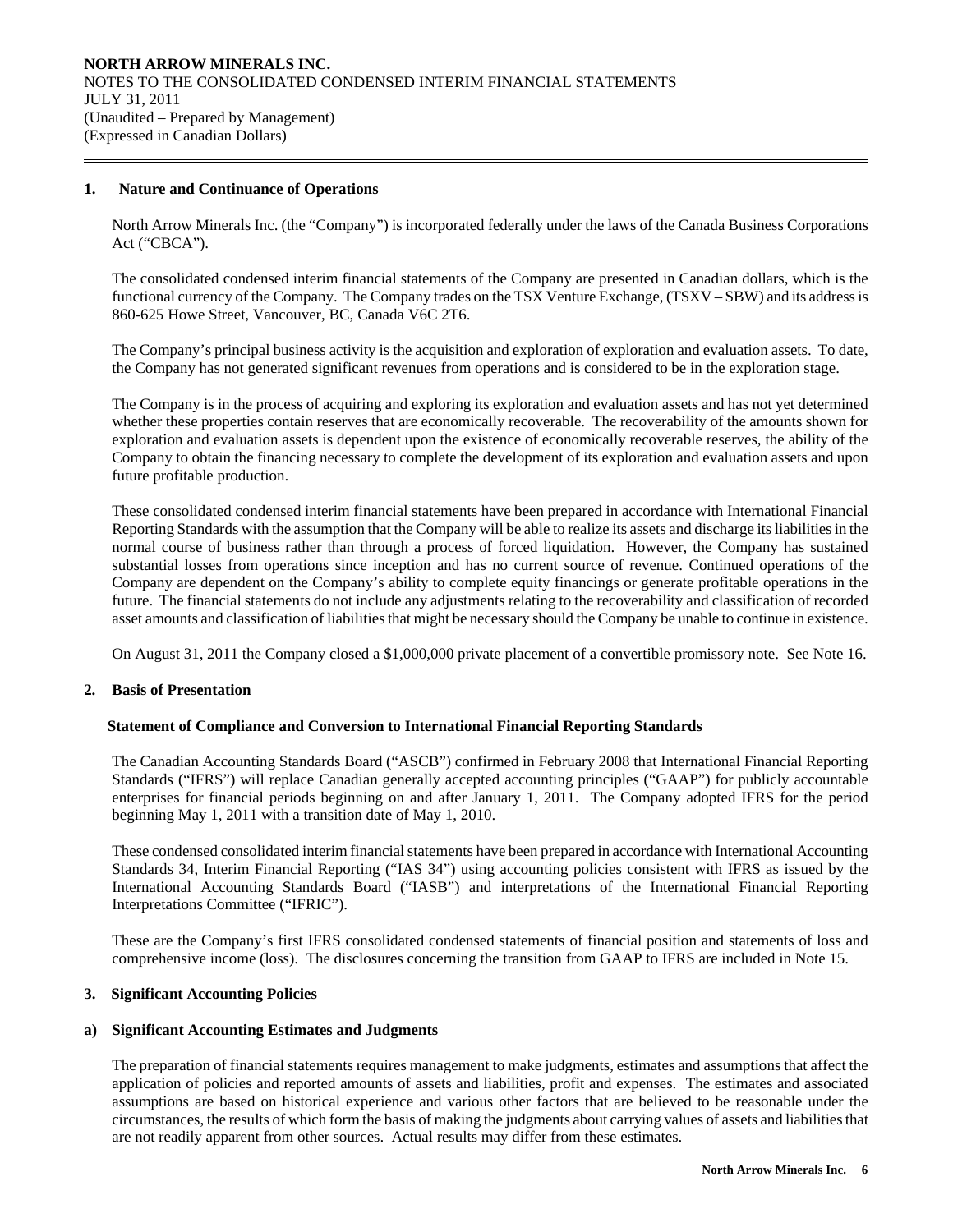## **a) Significant Accounting Estimates and Judgments -** *Continued*

The estimates and underlying assumptions are reviewed on an ongoing basis. Revisions to accounting estimates are recognized in the period in which the estimate is revised if the revision affects only that period or in the period of the revision and further periods if the review affects both current and future periods.

## *Critical accounting estimates*

 $\overline{a}$ 

Significant assumptions relate to, but are not limited to, the following:

- The carrying value and the recoverability of evaluation and exploration assets, which are included in the statements of financial position;
- Future site restoration costs;
- The inputs used in accounting for the valuation of agent warrants issued as part of private placements;
- The inputs used in accounting for share-based compensation expense which is included in the statement of comprehensive loss;
- Deferred income tax asset valuation allowance.

## **b) Principles of Consolidation**

These consolidated financial statements include the accounts of the Company and its wholly-owned subsidiary Carolina Lithium Inc., ("Carolina Lithium"). All inter-company transactions and balances have been eliminated upon consolidation.

## **c) Foreign Currencies**

The functional currency is the currency of the primary economic environment in which the entity operates. The functional currency of the Company and its subsidiary is the Canadian dollar. The functional currency determinations were conducted through an analysis of the consideration factors identified in IAS 21, The Effects of Changes in Foreign Exchange Rates ("IAS 21").

These consolidated statements of financial position have been translated to the Canadian dollar in accordance with IAS 21. Transactions in currencies other than the functional currency are recorded at the rates of exchange prevailing on dates of transactions. At the end of each reporting period, monetary assets and liabilities that are denominated in foreign currencies are translated at the rates prevailing at that date. Non-monetary assets and liabilities carried at fair value that are denominated in foreign currencies are translated at rates prevailing at the date when the fair value was determined. All gains and losses on translation of these foreign currency transactions are included in the statements of comprehensive loss. Non-monetary items that are measured in terms of historical cost in a foreign currency are not retranslated.

The Company's presentation currency is the Canadian dollar ("\$").

## **d) Share-based Compensation**

The Company grants share purchase options to buy common shares of the Company to directors, officers, employees and service providers. The board of directors grants such options for periods of up to five years, with vesting periods determined at its sole discretion and at prices equal to or greater than the closing market price on the day preceding the date the options were granted. An individual is classified as an employee when the individual is an employee for legal or tax purposes (direct employee) or provides services similar to those performed by a direct employee.

The fair value of the options is measured at the grant date, using the Black-Scholes option pricing model. The fair value of the share purchase options considers the terms and conditions upon which the share purchase options were granted. The fair value of the options granted is recognized as a share-based payment expense with a corresponding increase in equity. The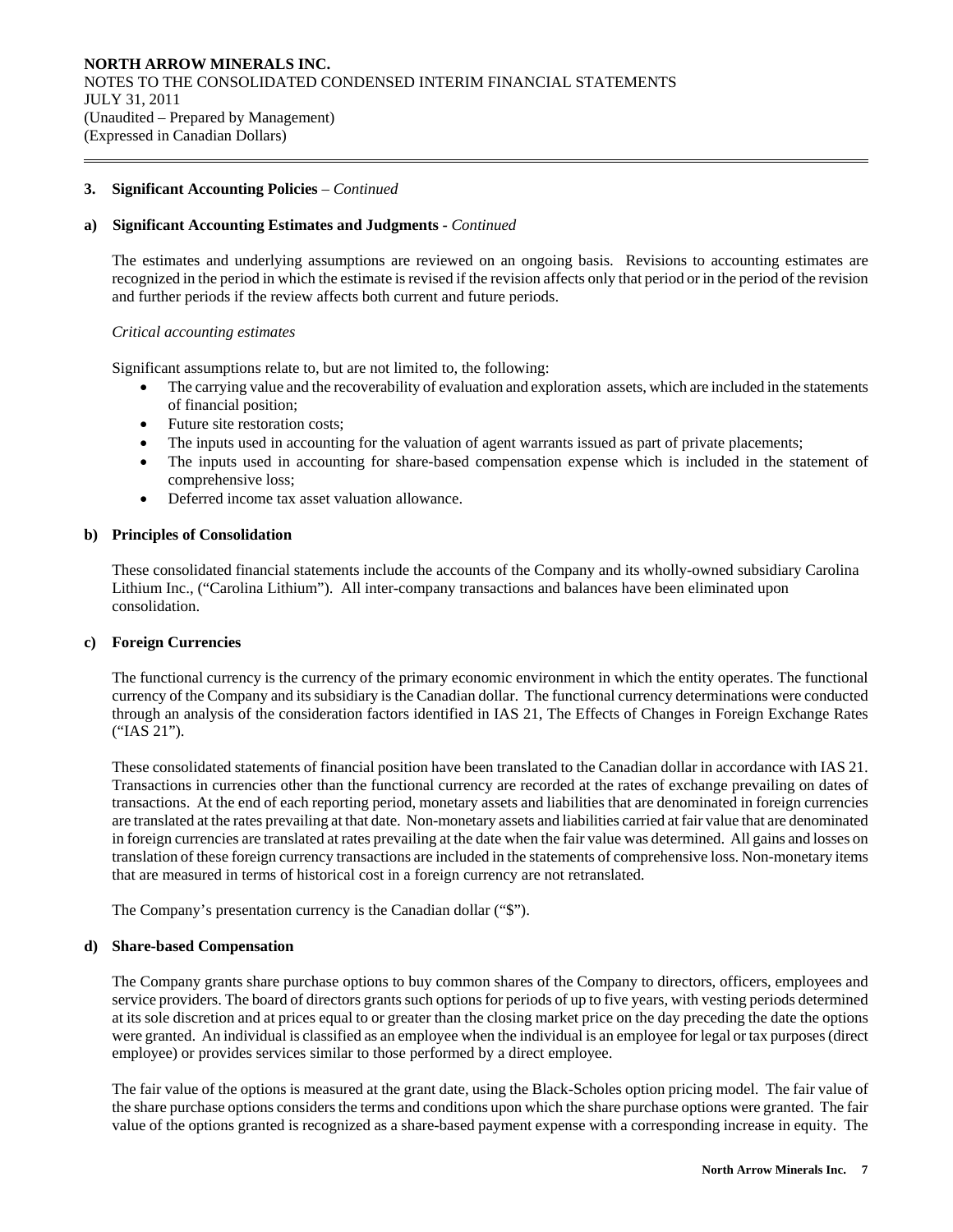## **d) Share-based Compensation** - *Continued*

fair value is measured at the grant date and each tranche is recognized on a graded-vesting basis over the period during which the options vest. At each financial position reporting date, the amount recognized as an expense is adjusted to reflect the actual number of share purchase options that are expected to vest.

## **e) Income Taxes**

 $\overline{a}$ 

Income tax expense consists of current and deferred tax expense. Income tax expense is recognized in the statements of comprehensive loss.

Current tax expense is the expected tax payable on the taxable income for the year, using tax rates enacted or substantively enacted at the period end, adjusted for amendments to tax payable with regards to previous years.

Deferred taxes are recorded using the statement of financial position liability method whereby deferred tax assets and liabilities are recognized for future tax consequences attributable to differences between the financial statement carrying amounts of existing assets and liabilities and their respective tax bases. Deferred tax assets and liabilities are measured using the enacted or substantively enacted tax rates expected to apply when the asset is realized or the liability settled.

The effect on deferred tax assets and liabilities of a change in tax rates is recognized in income in the period that substantive enactment occurs.

A deferred tax asset is recognized to the extent that it is probable that future taxable profits will be available against which the asset can be utilized. To the extent that the Company does not consider it probable that a deferred tax asset will be recovered, it provides a valuation allowance against the excess.

The following temporary differences do not result in deferred tax assets or liabilities:

- the initial recognition of assets or liabilities that do not affect accounting or taxable profit
- goodwill

Deferred tax assets and liabilities are offset when there is a legally enforceable right to set off current tax assets against current tax liabilities and when they relate to income taxes levied by the same taxation authority and the Company intends to settle its current tax assets and liabilities on a net basis.

## **f) Loss Per Share**

Basic loss per share is computed by dividing income available to common shareholders by the weighted average number of common shares outstanding during the period. The computation of diluted loss per share assumes the conversion, exercise or contingent issuance of securities only when such conversion, exercise or issuance would have a dilutive effect on the loss per share. The dilutive effect of outstanding options and warrants and their equivalents is reflected in the diluted loss per share by application of the treasury stock method.

## **g) Equipment**

Equipment is stated at cost less accumulated depreciation and any impairment in value.

The initial cost of an asset is comprised of its purchase price and any directly attributable costs in bringing the asset to its working condition and location for its intended use. Expenditures incurred after the asset has been put into operation, such as repairs, maintenance and overhaul costs, are normally recognized as expense in the period the costs are incurred. In situations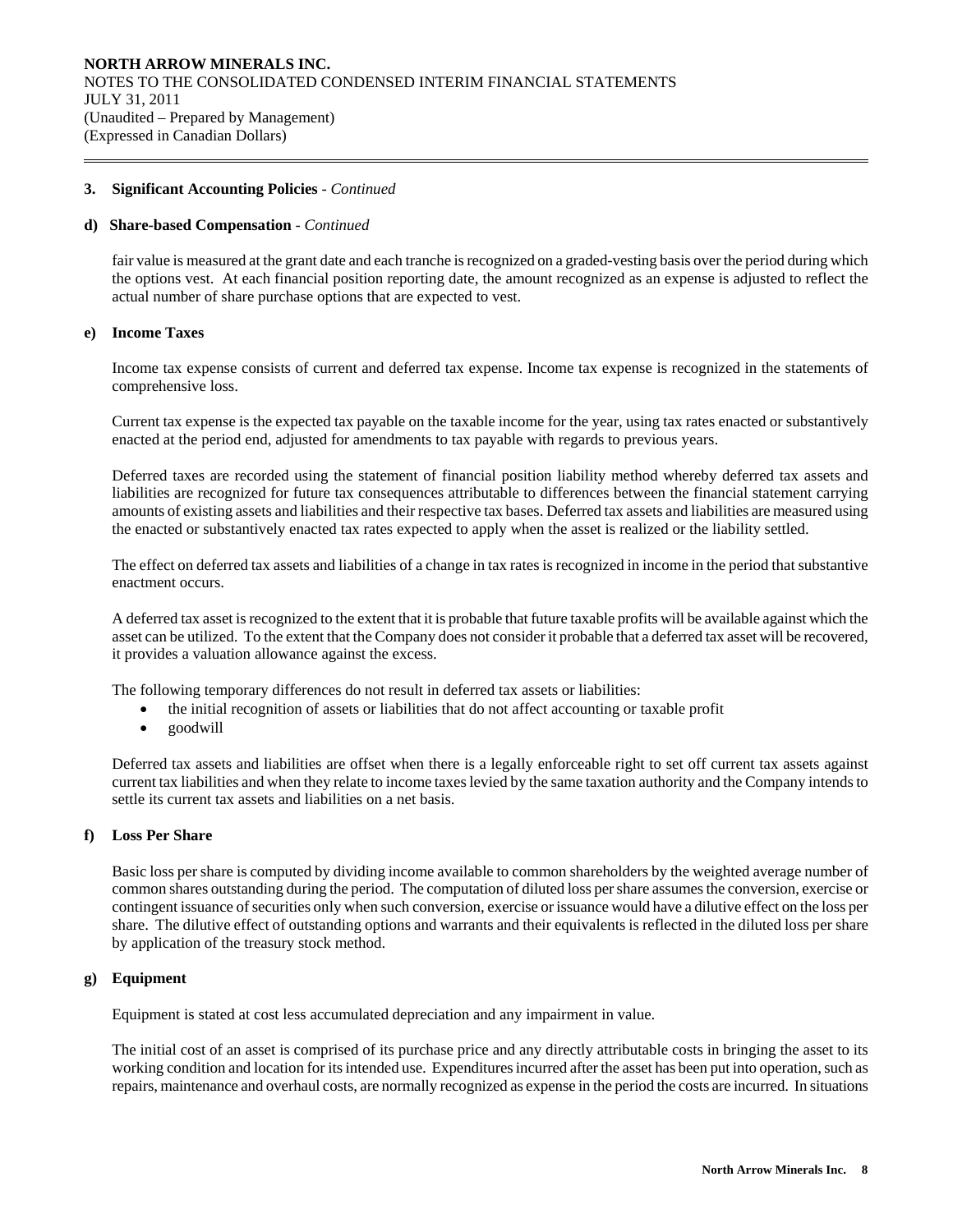#### **g) Equipment** - *Continued*

 $\overline{a}$ 

where it can be clearly demonstrated that the expenditures have improved the condition of the asset beyond the originally assessed standard of performance, the expenditures are capitalized as an additional cost of equipment.

Equipment is recorded at cost less accumulated depreciation. Depreciation is provided for annually at the following rates:

Computer equipment 30% declining balance

The remaining useful lives, residual values and depreciation method are reviewed and adjusted, if appropriate, at each financial year-end to ensure that the periods and method of depreciation are consistent with the expected pattern of economic benefits from the items of property and equipment.

The carrying values of property and equipment are reviewed for impairment when events or changes in circumstances indicate that the carrying value may not be recoverable.

An item of property and equipment is derecognized when either it has been disposed or when it is permanently withdrawn from use and no future economic benefits are expected from its use or disposal. Any gains or losses arising on the retirement and disposal of an item of property and equipment are included in the statement of comprehensive loss in the period of retirement or disposal.

## **h) Exploration and Evaluation Assets**

Exploration costs are capitalized on an individual prospect basis until such time as an economic ore body is defined or the prospect is abandoned. No exploration costs are capitalized until the legal right to explore the property has been obtained. When it is determined that such costs will be recouped through successful development and exploitation, the capitalized expenditure is depreciated over the expected productive life of the asset. Costs for a producing prospect are amortized on a unit-of-production method based on the estimated life of the ore reserves, while costs for the prospects abandoned are written off.

Impairment review for exploration and evaluation assets is carried out on a project by project basis, with each project representing a single cash generating unit. An impairment review is undertaken when indicators of impairment arise but typically when one or more of the following circumstances apply:

- Unexpected geological occurrences are identified that render the resource uneconomic;
- Title to the asset is compromised;
- Fluctuations in metal prices render the project uneconomic;
- Variation in the currency of operations; and
- Threat to political stability in the country of operation.

From time to time, the Company may acquire or dispose of exploration and evaluation assets pursuant to the terms of option agreements. Due to the fact that these options are exercisable entirely at the discretion of the optionee, the amounts payable or receivable are not recorded. Option payments are recorded as exploration and evaluation assets or recoveries when the payments are made or received.

The recoverability of the amounts capitalized for the undeveloped exploration and evaluation assets is dependent upon the determination of economically recoverable ore reserves, confirmation of the Company's interest in the underlying mineral claims, the ability to farm out its exploration and evaluation assets, the ability to obtain the necessary financing to complete their development and future profitable production or proceeds from the disposition thereof.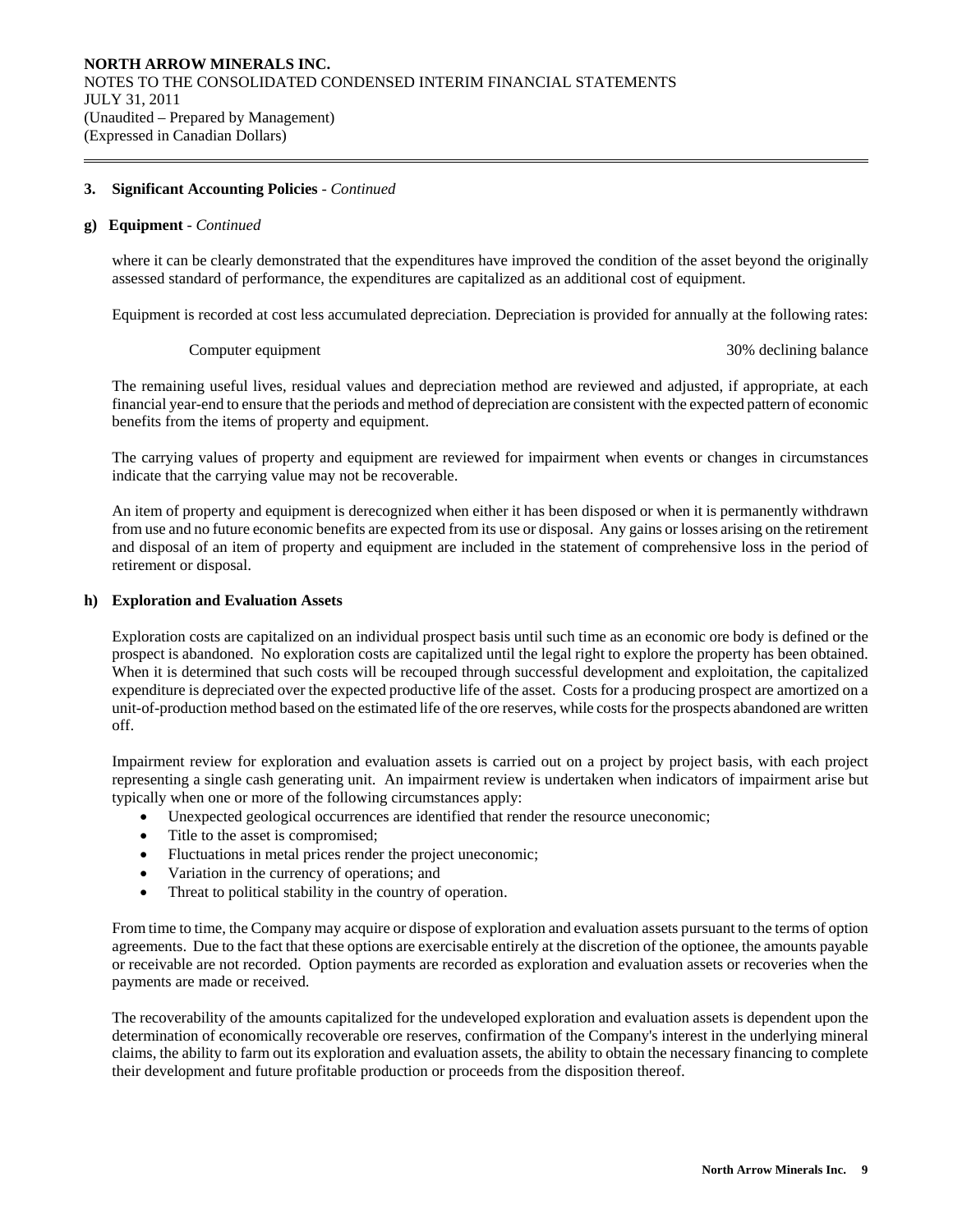## **h) Exploration and Evaluation Assets** - *Continued*

Title to exploration and evaluation assets involves certain inherent risks due to the difficulties of determining the validity of certain claims as well as the potential for problems arising from the frequently ambiguous conveyancing history characteristic of many exploration and evaluation assets. The Company has investigated title to all of its exploration and evaluation assets and, to the best of its knowledge, title to all of its exploration and evaluation assets are in good standing.

## **i) Impairment**

 $\overline{a}$ 

At the end of each reporting period, the carrying amounts of the Company's assets are reviewed to determine whether there is any indication that those assets are impaired. If any such indication exists, the recoverable amount of the asset is estimated in order to determine the extent of the impairment, if any. The recoverable amount is the higher of fair value less costs to sell and value in use. Fair value is determined as the amount that would be obtained from the sale of the asset in an arm's length transaction between knowledgeable and willing parties. In assessing value in use, the estimated future cash flows are discounted to their present value using a pre-tax discount rate that reflects current market assessments of the time value of money and the risks specific to the asset. If the recoverable amount of an asset is estimated to be less than its carrying amount, the carrying amount of the asset is reduced to its recoverable amount and the impairment loss is recognized in the profit or loss for the period. For an asset that does not generate independent cash inflows, the recoverable amount is determined for the cash generating unit to which the asset belongs.

Where an impairment loss subsequently reverses, the carrying amount of the asset (or cash generating unit) is increased to the revised estimate of its recoverable amount, but to an amount that does not exceed the carrying amount that would have been determined had no impairment loss been recognized for the asset (or cash generating unit) in prior years. A reversal of an impairment loss is recognized immediately in profit or loss.

## **j) Financial Instruments**

Financial instruments are classified into one of the following categories:

- financial instruments at fair value through profit or loss ("FVTPL");
- available for sale ("AFS") financial instruments;
- held-to-maturity investments;
- loans and receivables: and
- other financial liabilities

The classification is determined at initial recognition and depends on the nature and purpose of the financial instrument.

*(i) Financial instruments at FVTPL* 

Financial instruments are classified as FVTPL when the financial instrument is held for trading or it is designated as FVTPL.

A financial instrument is classified as held for trading if:

- it has been acquired principally for the purpose of selling in the near future;
- it is a part of an identified portfolio of financial instruments that the Company manages and has an actual pattern of short-term profit-taking; or
- it is a derivative that is not designated and effective as a hedging instrument.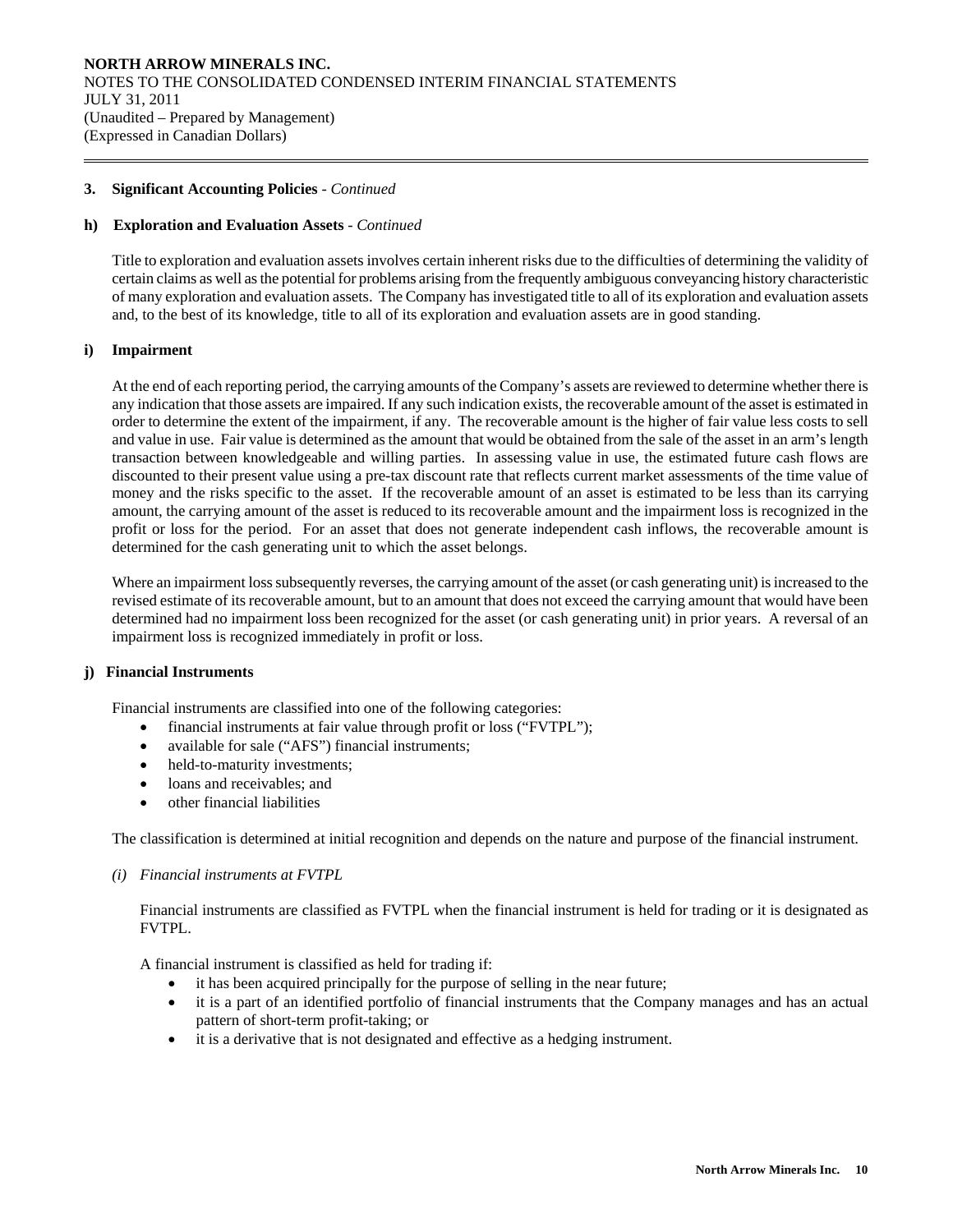## **j) Financial Instruments** - *Continued*

 $\overline{a}$ 

Financial instruments classified as FVTPL are stated at fair value with any resultant gain or loss recognized in profit or loss. The net gain or loss recognized incorporates any dividend or interest earned on the financial instrument.

The Company has classified its cash as FVTPL.

#### *(ii) AFS financial instruments*

Investments held by the Company that are classified as AFS are stated at fair value. Gains and losses arising from changes in fair value are recognized directly in equity in the investment revaluation reserve. Interest calculated using the effective interest method and foreign exchange gains and losses on monetary assets are recognized directly in profit or loss rather than equity. When an investment is disposed of or is determined to be impaired, the cumulative gain or loss previously recognized in the investment revaluation reserve is included in profit or loss for the period.

The fair value of AFS monetary assets denominated in a foreign currency is translated at the spot rate at the statement of financial position date. The change in fair value attributable to translation differences due to a change in amortized cost of the asset is recognized in profit or loss, while all other changes are recognized in equity.

The Company has classified its marketable securities as AFS.

*(iii) Held-to-maturity investments* 

Investments are recognized on a trade-date basis and are initially measured at fair value, including transaction costs.

*(iv) Loans and receivables* 

Trade receivables, loans, and other receivables that have fixed or determinable payments that are not quoted in an active market are classified as loans and receivables.

Loans and receivables are initially recognized at the transaction value and subsequently carried at amortized cost less impairment losses. The impairment loss of receivables is based on a review of all outstanding amounts at year end. Bad debts are written off during the year in which they are identified. Interest income is recognized by applying the effective interest rate, except for short-term receivables when the recognition of interest would be immaterial.

The Company has classified receivables as loans and receivables.

*(v) Financial liabilities* 

The Company classifies its financial liabilities into one of two categories, depending on the purpose for which the asset was acquired. The Company's accounting policy for each category is as follows:

*Fair value through profit or loss*: This category comprises derivatives, or liabilities acquired or incurred principally for the purpose of selling or repurchasing it in the near term. They are carried in the balance sheet at fair value with changes in fair value recognized in the income statement.

*Other financial liabilities*: This category includes promissory notes, amounts due to related parties and accounts payables and accrued liabilities. These are initially measured at fair value, net of transaction costs, and are subsequently measured at amortized cost using the effective interest method, with interest expense recognized on an effective yield basis. The effective interest method is a method of calculating the amortized cost of a financial liability and of allocating interest expenses over the corresponding period. The effective interest rate is the rate that exactly discounts estimated future cash payments over the expected life of the financial liability, or, where appropriate, a shorter period.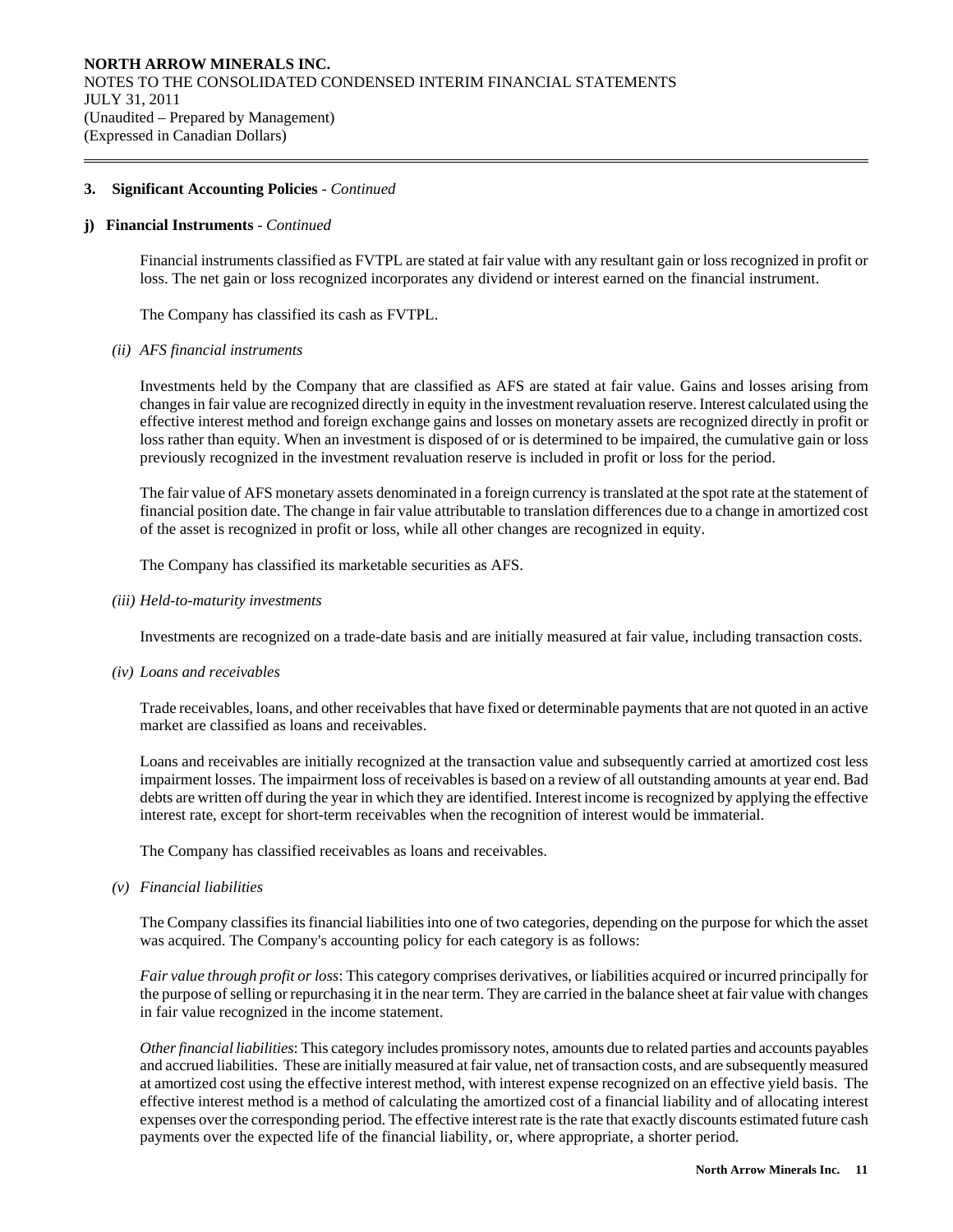## **j) Financial Instruments** - *Continued*

 $\overline{a}$ 

The Company has classified due to related parties, accounts payable and accrued liabilities as other financial liabilities.

#### *(vi) Effective interest method*

The effective interest method calculates the amortized cost of a financial instrument and allocates interest income over the corresponding period. The effective interest rate is the rate that discounts estimated future cash receipts over the expected life of the financial instrument, or, where appropriate, a shorter period.

Income is recognized on an effective interest basis for debt instruments other than those financial instruments classified as FVTPL.

#### *(vii) Impairment of financial assets*

Financial instruments, other than those at FVTPL, are assessed for indicators of impairment at each period end. Financial instruments are impaired when there is objective evidence that, as a result of one or more events that occurred after the initial recognition of the financial instrument, the estimated future cash flows of the investment have been impacted.

Objective evidence of impairment could include the following:

- significant financial difficulty of the issuer or counterparty;
- default or delinquency in interest or principal payments; or
- it has become probable that the borrower will enter bankruptcy or financial reorganization.

For financial instruments carried at amortized cost, the amount of the impairment is the difference between the asset's carrying amount and the present value of the estimated future cash flows, discounted at the financial instrument's original effective interest rate.

The carrying amount of all financial instruments, excluding trade receivables, is directly reduced by the impairment loss. The carrying amount of trade receivables is reduced through the use of an allowance account. Changes in the carrying amount of the allowance account are recognized in profit or loss.

With the exception of AFS equity instruments, if, in a subsequent period, the amount of the impairment loss decreases and the decrease relates to an event occurring after the impairment was recognized, the previously recognized impairment loss is reversed through profit or loss. On the date of impairment reversal, the carrying amount of the financial instrument cannot exceed its amortized cost had impairment not been recognized.

## *(viii) Derecognition of financial assets*

A financial instrument is derecognized when:

- the contractual right to the asset's cash flows expire; or
- if the Company transfers the financial instrument and all risks and rewards of ownership to another entity.

## *(ix) Derecognition of financial liabilities*

Financial liabilities are derecognized when the Company's obligations are discharged, cancelled or they expire.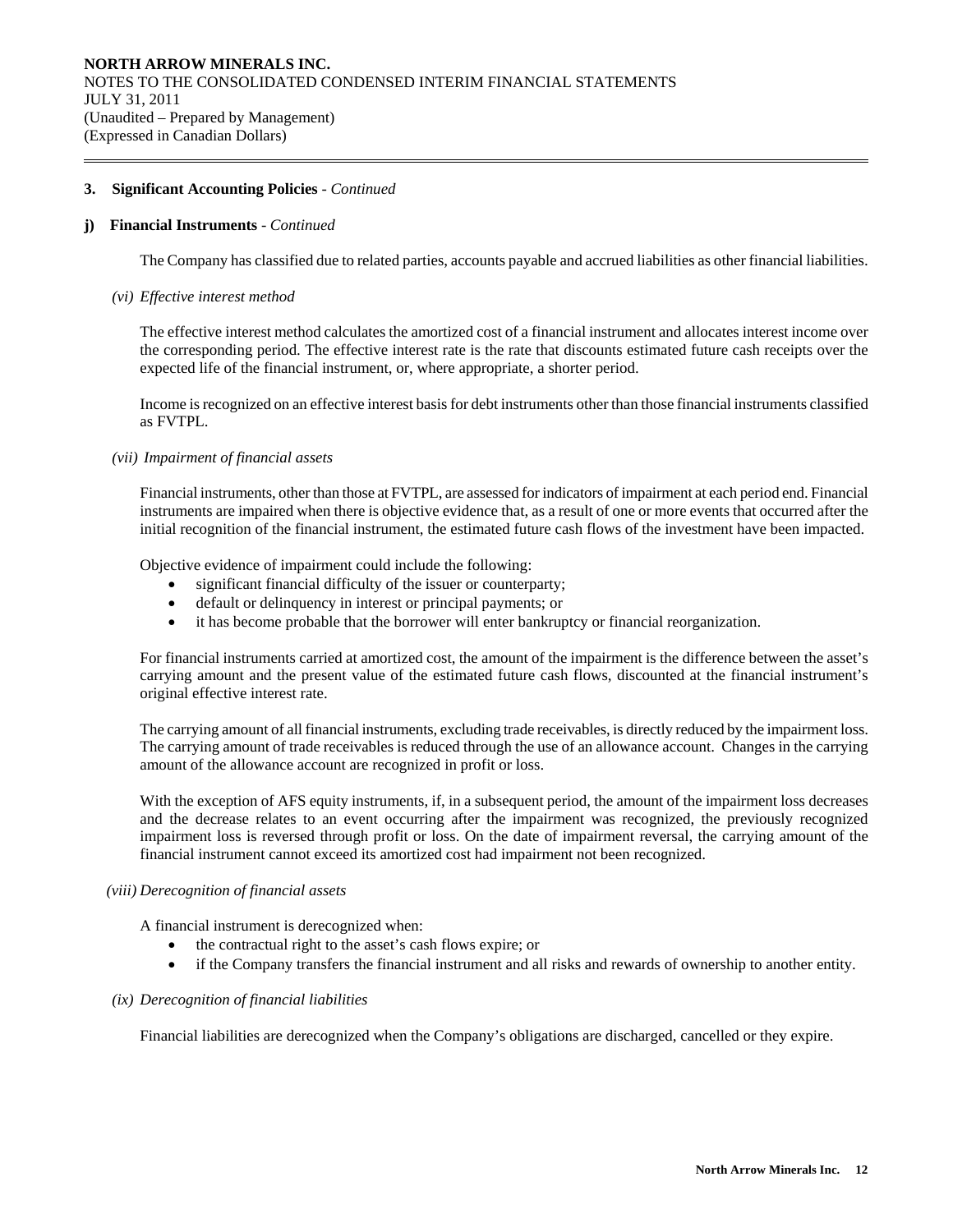## **k) Environmental Rehabilitation**

 $\overline{a}$ 

An obligation to incur restoration, rehabilitation and environmental costs arises when environmental disturbance is caused by the exploration or development of a mineral property interest. Such costs arising from the decommissioning of plant and other site preparation work, discounted to their net present value, are provided for and capitalized at the start of each project to the carrying amount of the asset, along with a corresponding liability as soon as the obligation to incur such costs arises.

The timing of the actual rehabilitation expenditure is dependent on a number of factors such as the life and nature of the asset, the operating license conditions and, when applicable, the environment in which the mine operates.

Discount rates using a pre-tax rate that reflect the time value of money are used to calculate the net present value. The rehabilitation asset is depreciated on the same basis as mining assets. The Company's estimates of reclamation costs could change as a result of changes in regulatory requirements and assumptions regarding the amount and timing of the future expenditures. These changes are recorded directly to mining assets with a corresponding entry to the rehabilitation provision. The Company's estimates are reviewed annually for changes in regulatory requirements, effects of inflation and changes in estimates.

Changes in the net present value, excluding changes in the Company's estimates of reclamation costs, are charged to profit and loss for the period. The costs of rehabilitation projects that were included in the rehabilitation provision are recorded against the provision as incurred.

The Company has no material restoration, rehabilitation and environmental obligations as the disturbance to date is immaterial.

## **l) Flow-through Shares**

The Company can issue flow-through shares to finance exploration programs undertaken in Canada. Pursuant to the terms of the flow-through share subscription agreements, these shares transfer the tax deductibility of qualifying mineral expenditures to investors. On issuance, the Company bifurcates the flow-through share into i) a flow-through share premium, equal to the estimated premium, if any, investors pay for the flow-through feature, which is recognized as a liability and ii) share capital. Upon qualifying expenses being incurred, the Company derecognizes the liability and the premium is recognized as other income.

## **m) Marketable Securities**

.

Marketable securities are measured at fair value and consist of shares listed on the TSX Venture Exchange.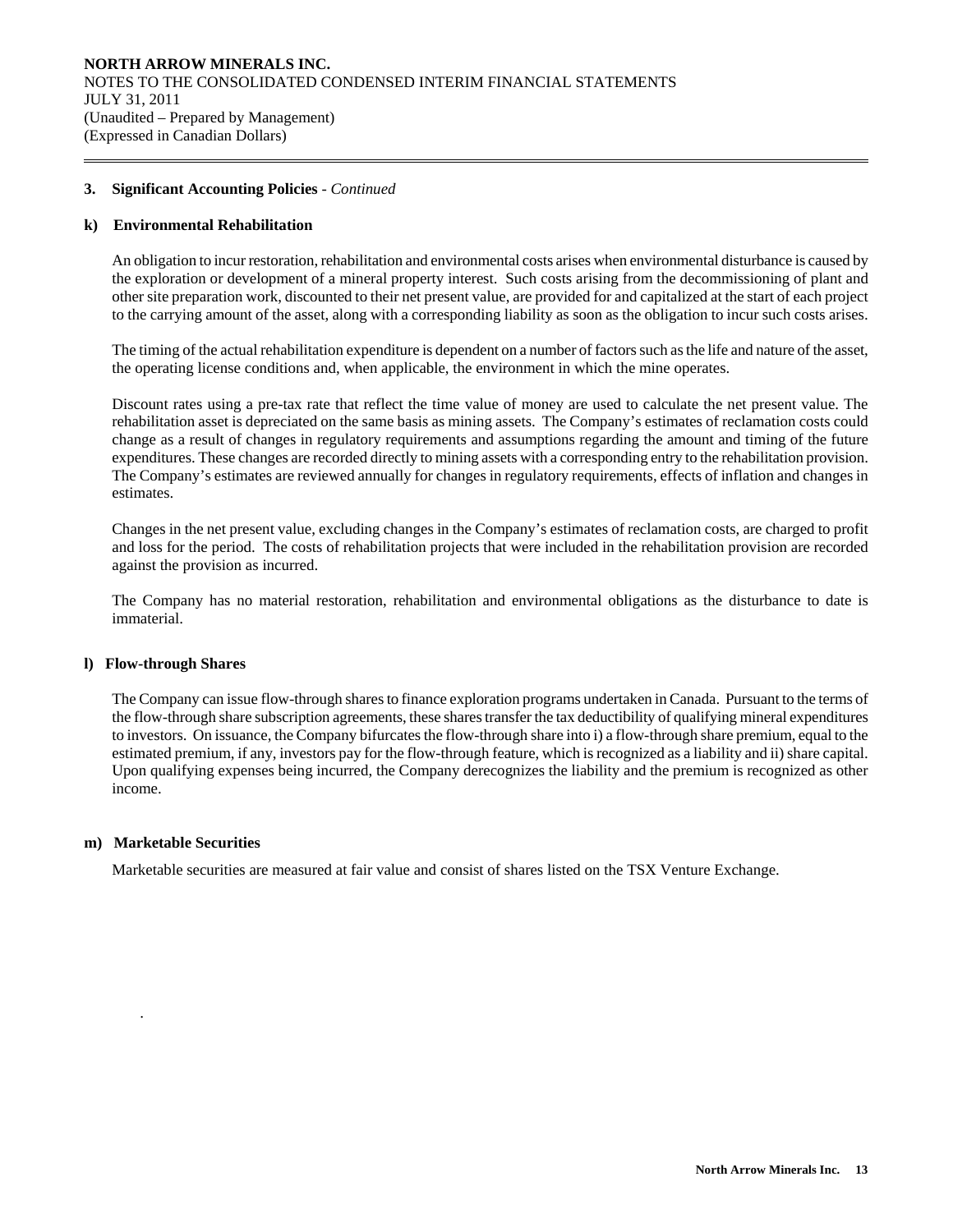## **4. FINANCIAL INSTRUMENTS AND RISK MANAGEMENT**

The Company's financial instruments consist of cash, marketable securities, receivables, accounts payable and accrued liabilities, and due to related parties. Cash is carried at fair value using a level 1 fair value measurement. The carrying value of receivables, accounts payable and accrued liabilities, and due to related parties approximate their fair values due to their immediate or short-term maturity. Marketable securities are recorded at fair value based on the quoted market prices in active markets at the balance sheet date, which is consistent with level 1 of the fair value hierarchy.

The Company is exposed to a variety of financial risks by virtue of its activities, including credit risk, interest rate risk, liquidity risks, foreign currency risk, and equity market risk. The Company's objective with respect to risk management is to minimize potential adverse effects on the Company's financial performance. The Board of Directors provides direction and guidance to management with respect to risk management. Management is responsible for establishing controls and procedures to ensure that financial risks are mitigated to acceptable levels.

## *Credit risk*

 $\overline{a}$ 

Credit risk is the risk of financial loss to the Company if a counter-party to a financial instrument fails to meet its contractual obligations. The Company manages credit risk by investing its excess cash in short-term investments with investment grade ratings, issued by a Canadian chartered bank. The Company's receivables consist primarily of sales tax receivables due from the federal government and receivables from companies with which the Company has exploration agreements or options. The maximum exposure to credit risk at the reporting date is the carrying value of the Company's receivables and cash.

## *Interest rate risk*

Interest rate risk is the risk that the fair value or future cash flows of a financial instrument will fluctuate because of changes in market interest rates. Financial assets and liabilities with variable interest rates expose the Company to interest rate risk with respect to its cash flow. The risk that the Company will realize a loss as a result of a decline in the fair value of any short-term investment included in cash and equivalents is limited because these investments, although readily convertible into cash, are generally held to maturity.

## *Liquidity risk*

Liquidity risk is the risk that the Company will not be able to meet its obligations as they become due. The Company's ability to continue as a going concern is dependent on management's ability to raise the funds required through future equity financings, asset sales or exploration option agreements, or a combination thereof. The Company has no regular cash flow from its operating activities. The Company manages its liquidity risk by forecasting cash flow requirements for its planned exploration and corporate activities and anticipating investing and financing activities. Management and the Board of Directors are actively involved in the review, planning and approval of annual budgets and significant expenditures and commitments. Failure to realize additional funding, as required, could result in the delay or indefinite postponement of further exploration of the Company's properties. As at July 31, 2011, the Company had cash of \$559,169 available to settle current liabilities of \$438,866.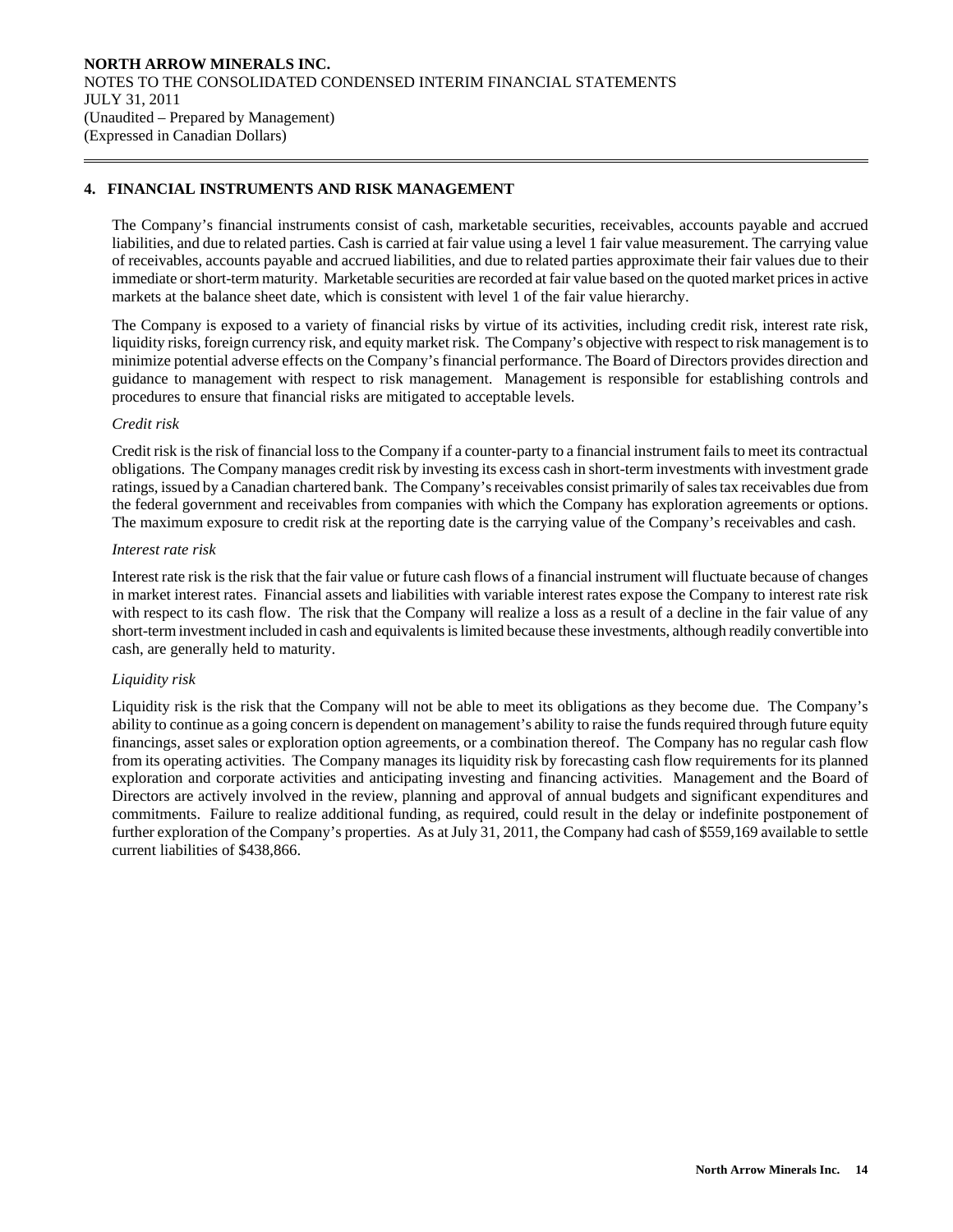## **4. FINANCIAL INSTRUMENTS AND RISK MANAGEMENT**- *Continued*

## *Foreign Currency Risk*

 $\overline{a}$ 

 The Company has some exposure to foreign currency risk with its acquisition of mineral properties in the United States however, the majority of its assets and liabilities are denominated in Canadian dollars. The Company's exploration activities and ongoing land tenure expense in the United States make it subject to foreign currency fluctuations, which may affect the Company's financial position, and cash flows. The Company is affected by changes in exchange rates between the Canadian Dollar and the US dollar. The Company does not presently invest in foreign currency contracts to mitigate this risk. It is management's opinion that the Company is not exposed to significant foreign currency risk arising from these financial instruments.

## *Equity market risk*

The Company is exposed to equity price risk arising from its marketable securities, which are classified as available-forsale. The Company plans to sell its marketable securities as market conditions permit, or as is required to finance the Company's operations from time-to-time.

## **5. MARKETABLE SECURITIES**

|                                                                |      | July 31, 2011<br>April 30, 2011 |                   |  |               |     |        |      |            |     |        |
|----------------------------------------------------------------|------|---------------------------------|-------------------|--|---------------|-----|--------|------|------------|-----|--------|
|                                                                |      |                                 |                   |  | Fair          |     |        |      |            |     | Fair   |
|                                                                |      |                                 | <b>Unrealized</b> |  | <b>Market</b> |     |        |      | Unrealized |     | Market |
|                                                                | Cost |                                 | Loss              |  | Value         |     | Cost   |      | Loss       |     | Value  |
| Common shares of a company $$15,488$ \$<br>listed on the TSX-V |      |                                 | (4,988)           |  | \$10,500      | - S | $\sim$ | - SS |            | - 8 |        |

During the three months ended July 31, 2011, the Company acquired 75,000 common shares of a TSX-V listed company in exchange for exploration data.

## **6. RECEIVABLES**

|                     | <b>July 31, 2011</b> |    | April 30, 2011 |     | May 1, 2010 |
|---------------------|----------------------|----|----------------|-----|-------------|
| HST/GST receivables | 59,303               | \$ | 46,297         | \$  | 2,021       |
| Trade receivables   | -                    |    | 80,326         |     |             |
| Accrued interest    | -                    |    | 6,162          |     | -           |
| Total               | 59,303               | S  | 132,785        | \$. | 2,021       |
|                     |                      |    |                |     |             |

## **7. ACCOUNTS PAYABLE AND ACCRUED LIABILITIES**

|                                       | <b>July 31, 2011</b> | April 30, 2011   | May 1, 2010      |
|---------------------------------------|----------------------|------------------|------------------|
| Trade payables<br>Accrued liabilities | 80,185<br>111,535    | 20.374<br>39.573 | 50,761<br>64,466 |
| Total                                 | 191.720              | \$<br>59.947     | 115,227          |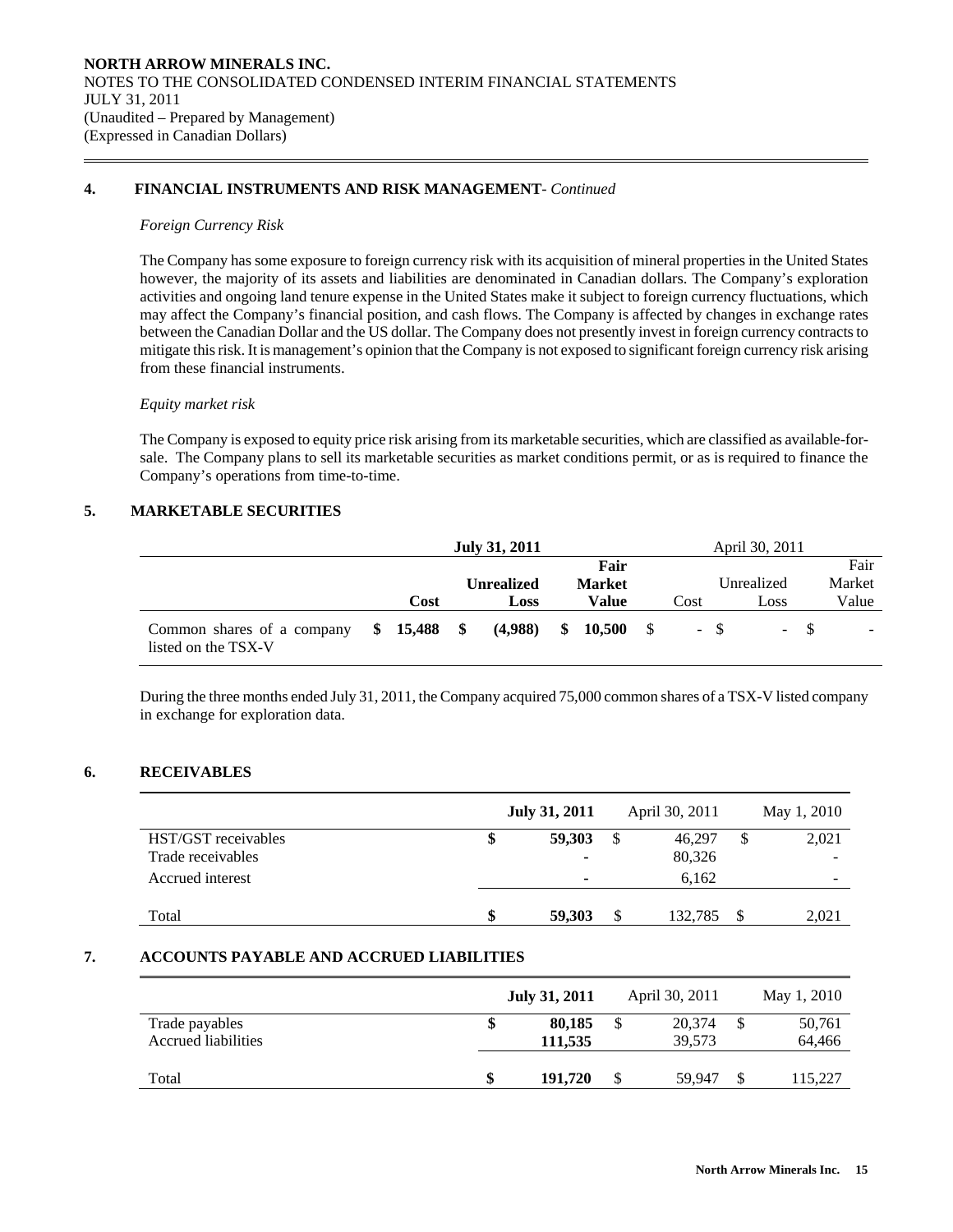## **8. EQUIPMENT**

 $\overline{a}$ 

| <b>Cost – Computer</b><br>Equipment |                          | <b>Accumulated</b><br><b>Depreciation</b> |                          | <b>Net Book Value</b>            |         |
|-------------------------------------|--------------------------|-------------------------------------------|--------------------------|----------------------------------|---------|
|                                     |                          |                                           |                          |                                  |         |
| <b>Balance at May 1, 2010</b>       | \$6,474                  | <b>Balance at May 1, 2010</b>             | \$4,210                  | <b>Balance at May 1, 2010</b>    | \$2,264 |
|                                     |                          |                                           |                          |                                  |         |
| <b>Additions</b>                    | $\overline{\phantom{0}}$ | Depreciation                              | 679                      |                                  |         |
| <b>Disposals</b>                    | $\overline{\phantom{0}}$ | <b>Disposals</b>                          | -                        |                                  |         |
| <b>Balance at April 30, 2011</b>    | \$6,474                  | <b>Balance at April 30, 2011</b>          | \$4,889                  | <b>Balance at April 30, 2011</b> | \$1,585 |
|                                     |                          |                                           |                          |                                  |         |
| <b>Additions</b>                    |                          | Depreciation                              | 119                      |                                  |         |
| <b>Disposals</b>                    | $\overline{\phantom{a}}$ | <b>Disposals</b>                          | $\overline{\phantom{0}}$ |                                  |         |
| <b>Balance at July 31, 2011</b>     | \$6,474                  | <b>Balance at July 31, 2011</b>           | \$5,008                  | Balance at July 31, 2011         | \$1,466 |

## **9. EXPLORATION AND EVALUATION ASSETS**

| Gold and Base Metal Properties, NWT, Yukon and                                                                                       | April 30, 2011                                     |                           | Expended<br>During<br>the Period          | Write-offs &<br>Recoveries<br>During the<br>Period              | <b>July 31, 2011</b>                                 |
|--------------------------------------------------------------------------------------------------------------------------------------|----------------------------------------------------|---------------------------|-------------------------------------------|-----------------------------------------------------------------|------------------------------------------------------|
| Nunavut<br><b>Exploration costs</b><br>Acquisition costs<br>Geological and assays<br>Office and salaries                             | \$<br>136,283<br>186,327                           | 22,994<br>6,561<br>20,489 | \$<br>11,669<br>52,267<br>1,690<br>65,626 | \$<br>(25, 649)<br>(60, 579)<br>(5,113)<br>(1,535)<br>(92, 876) | \$<br>9,014<br>127,971<br>1,448<br>20,644<br>159,077 |
| Lithium Property, Nunavut<br><b>Exploration costs</b><br>Acquisition costs<br>Geological and assays<br>Office and salaries           | 39,708<br>14,666<br>11,464<br>75,811               | 9,973                     | 2,594<br>2,594                            |                                                                 | 39,708<br>14,666<br>11,464<br>12,567<br>78,405       |
| Diamond Properties, NWT and Nunavut<br><b>Exploration costs</b><br>Acquisition costs<br>Geological and assays<br>Office and salaries | 252,487<br>22,364<br>153,264<br>129,642<br>557,757 |                           | 164,953<br>21,527<br>12,392<br>198,872    |                                                                 | 417,440<br>43,891<br>153,264<br>142,034<br>756,629   |
| <b>TOTAL</b>                                                                                                                         | \$<br>819,895                                      |                           | \$<br>267,092                             | \$<br>(92.876)                                                  | \$<br>994.111                                        |

 Title to exploration and evaluation assets involves certain inherent risks due to the difficulties of determining the validity of certain claims as well as the potential for problems arising from the frequently ambiguous conveyancing history characteristic of many exploration and evaluation assets. The Company has investigated title to all of its exploration and evaluation assets and, to the best of its knowledge, title to all of these assets are in good standing. During the three months ended July 31, 2011, Company wrote - off \$33,309 (2010 - \$320) relating to certain properties and recorded \$125,054 (2010 - \$Nil) in recoveries of which \$65,487 is recognized as income.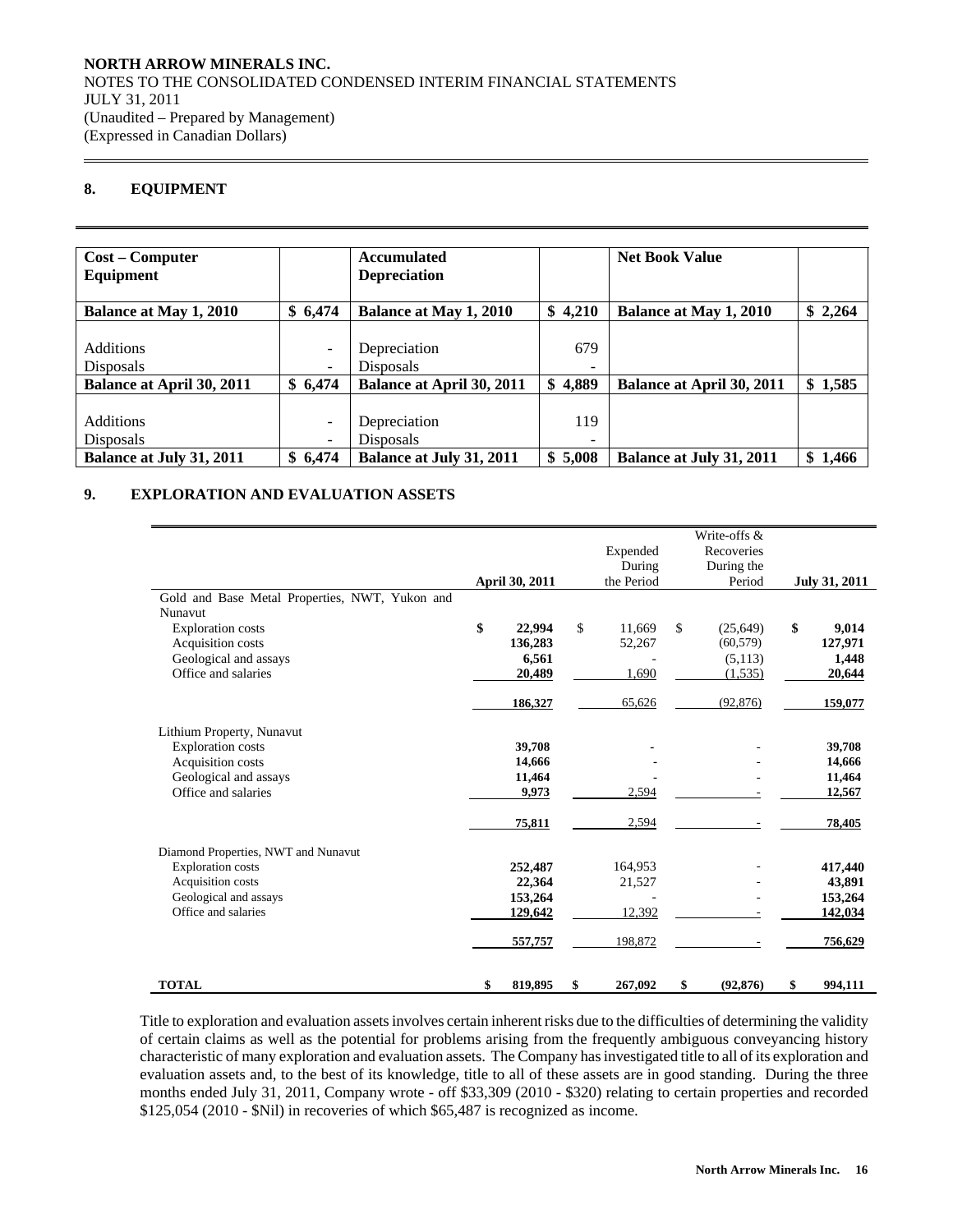## **9. EXPLORATION AND EVALUATION ASSETS (CONT'D…)**

#### **Gold and Base Metal Properties, Northwest Territories, Yukon and Nunavut**

In addition to the properties described below, the Company maintains interests in various other gold and base metal properties in the Northwest Territories, Yukon and Nunavut.

#### *Canoe Lake Property, Nunavut*

 $\overline{a}$ 

The Company maintains a 100% interest in a number of contiguous mineral claims known as the "Canoe Lake Property" in the High Lake Greenstone Belt, Nunavut. The 'BK claims' are subject to a 1% NSR on non-diamond mineral production and a 1% GOR on diamond production to a third party royalty holder (the 'BK royalty holder'). The 'Canoe claims' are subject to a 1% NSR on non-diamond mineral production and a 1% GOR on diamond production to a different third party royalty holder (the 'Canoe royalty holder'), as well as various royalties, payable to the BK royalty holder, ranging from 0.5% to 1.0%. The Company may purchase 100% of the royalties payable to the Canoe royalty holder for \$1,000,000.

## *Hay Duck Property, NWT*

On May 29, 2008, the Company and Strongbow Exploration Inc. ("Strongbow") entered into an option agreement whereby the Company may earn a 100% interest in the Hay Duck property by reimbursing certain expenditures incurred to-date by Strongbow and assuming the annual option payments due under the original, underlying option agreement. The third party agreement, dated May 2007 and amended April 2009 and January 2010, requires three future annual cash option payments totalling \$450,000. These future option payments will be payable by the Company annually, following receipt of a land use permit which allows the Company to drill at the Hay Duck property. As partial compensation for amending the agreement, the Company issued 50,000 common shares to the property vendor in February 2010. At the date of issuance, the common shares had a fair value of \$9,750, which has been applied against the payment due January 1, 2010. The remainder of the January 2010 payment will be paid by the Company upon receipt of a land use permit for the Hay Duck property. The third party option holder will retain a 2.5% NSR of which 1% can be purchased at anytime for \$500,000. An additional 1% of the royalty can be purchased at any time for \$2,000,000. Upon the Company incurring \$5,000,000 in exploration on the property, Strongbow may elect to back-in to 40% of the Company's interest in the property by funding the next \$5,000,000 in exploration expenditures. In certain circumstances, Strongbow has the option to elect to acquire a 1% NSR in place of exercising the back-in right. The Company may purchase one-half (0.5%) of the NSR at any time for \$500,000.

## *Hope Bay Property, NU*

On January 28, 2011 the Company entered into an agreement with Chelsea Minerals Corp. ("Chelsea"), whereby Chelsea has the option to earn a 60% interest in the Company's Hope Bay Oro gold project in Nunavut, consisting of five mining leases. Under the terms of the agreement, Chelsea may earn up to 60% interest in the project by making an initial cash payment of \$50,000 (received) and spending \$5 million over a five year period. A minimum expenditure of \$500,000 is required in the first year (complete). In May 2011, Chelsea was acquired by Sennen Resources Ltd. ("Sennen") pursuant to a Plan of Arrangement. Sennen has assumed Chelsea's obligations pursuant to the agreement for the Hope Bay Property; the Company is conducting an exploration program at Hope Bay on Sennen's behalf. As at July 31, 2011 the Company had received advances of \$162,232 (April 30, 2011 - \$Nil) from Sennen for this work.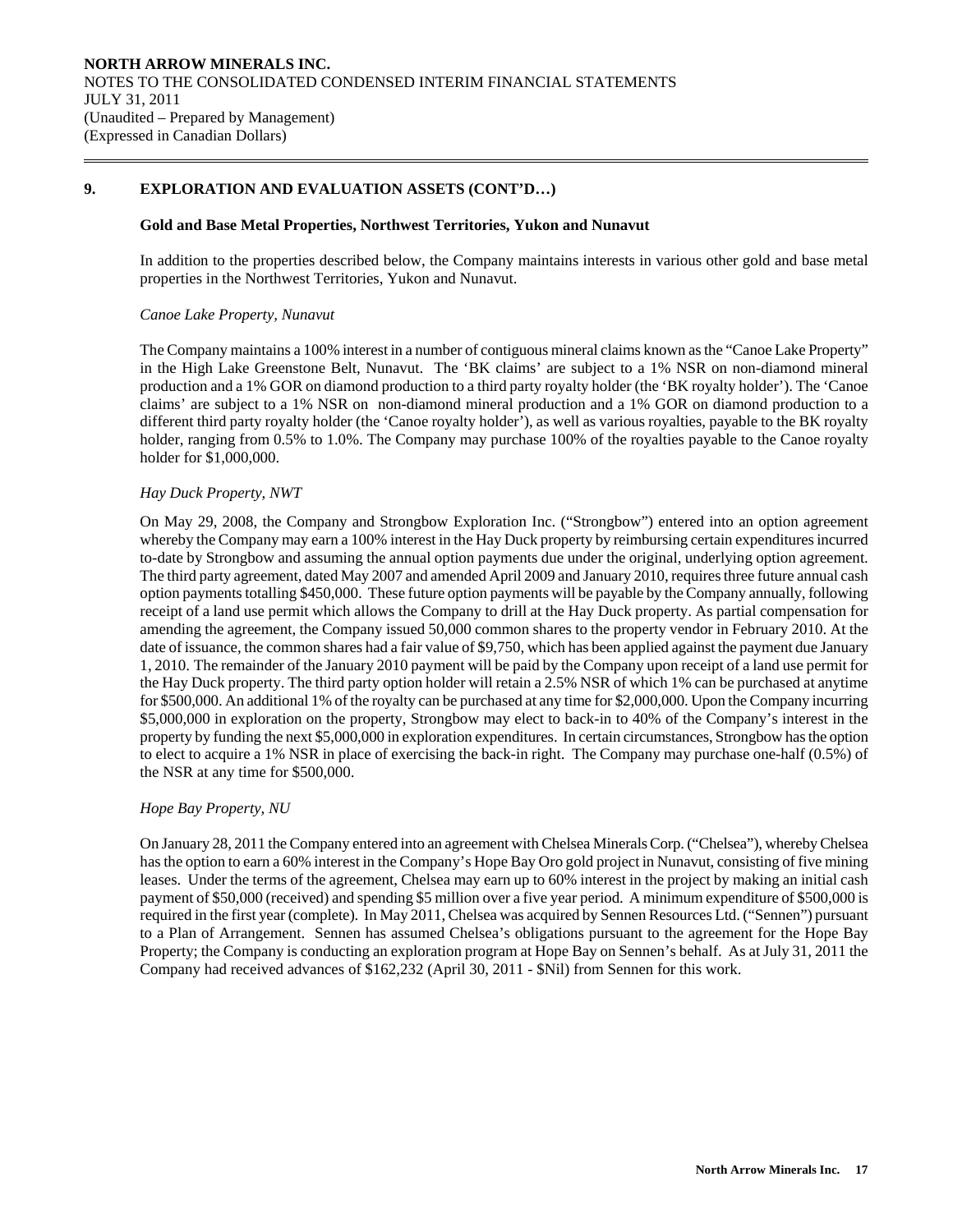## **9. EXPLORATION AND EVALUATION ASSETS (CONT'D…)**

## **Gold and Base Metal Properties, Northwest Territories, Yukon and Nunavut (cont'd…)**

## *Yukon Gold Property*

 $\overline{a}$ 

On July 30, 2010, the Company and Cathro Resources Corp. ("Cathro") (50%) and Cazador Resources Ltd. ("Cazador") (50%), both private companies and collectively, the "Vendors", entered into an agreement whereby the Company may earn a 100% interest in certain mineral claims situated in north-central Yukon Territory. Under the terms of the agreement, the Company can earn a 100% interest in the property by funding a minimum \$35,000 initial exploration program (completed) and by making cumulative payments totaling \$150,000 and by issuing cumulative share payments totaling 750,000 shares over a period of four years. Upon completion of the option, the Vendors will retain a 2.0% net smelter return royalty of which 1% can be purchased at any time for \$1,000,000. Advance royalty payments of \$25,000 per year will be payable upon exercise of the option until such time as the regular royalty payments begin or the property is returned in good standing. Advance royalty payments can be credited against future royalty payments. The Company issued 25,000 shares to Cathro and 25,000 shares to Cazador during the year ended April 30, 2011 at a total estimated fair value of \$10,000. In August 2011, the Company terminated the option agreement for its Yukon Gold Property following a review of the results for the exploration program carried out in 2010. Consequently, the Company wrote-off the entire carrying value of the property. See Note 16.

## *Seagull Property*

The Company entered into an agreement in May 2011 whereby the Company can earn a 100% interest in certain mineral claims known as the "Seagull Property" from Panarc Resources Ltd ("Panarc"). Under the agreement, the Company must make an initial \$15,000 cash payment (completed) and issue 100,000 common shares (completed). The Company must incur aggregate exploration expenditures of \$300,000 within a 3 year period. Panarc will retain a royalty equal to 2% of net smelter returns, of which the Company may purchase one percent (1.0%) for \$1,000,000, such that the royalty would be reduced to 1.0%. Panarc and the Company are related by virtue of a common director.

## *Contwoyto, Nunavut*

In June 2011, the Company acquired by staking four claims totalling 4,467 acres in the Contwoyto Lake area. In September 2011, the Company acquired by staking an additional 2,583 acre claim in the Contwoyto Lake area. See Note 16.

## *Nunavut Tunngavik Incorporated ("NTI") Properties, Nunavut*

The Company has a 100% interest in the Nunavut Tunngavik Incorporated ("NTI") properties located in the West Kitikmeot region of Nunavut. If a feasibility study is completed on any area within the NTI properties, NTI has the option of taking either a 20% participating interest or a 7.5% net profits royalty in the specific area subject to study.

## **Lithium Property, Nunavut**

## *Torp Lake Project, Nunavut*

In March 2009, the Company acquired, by staking, two claims in the Torp Lake area of Nunavut.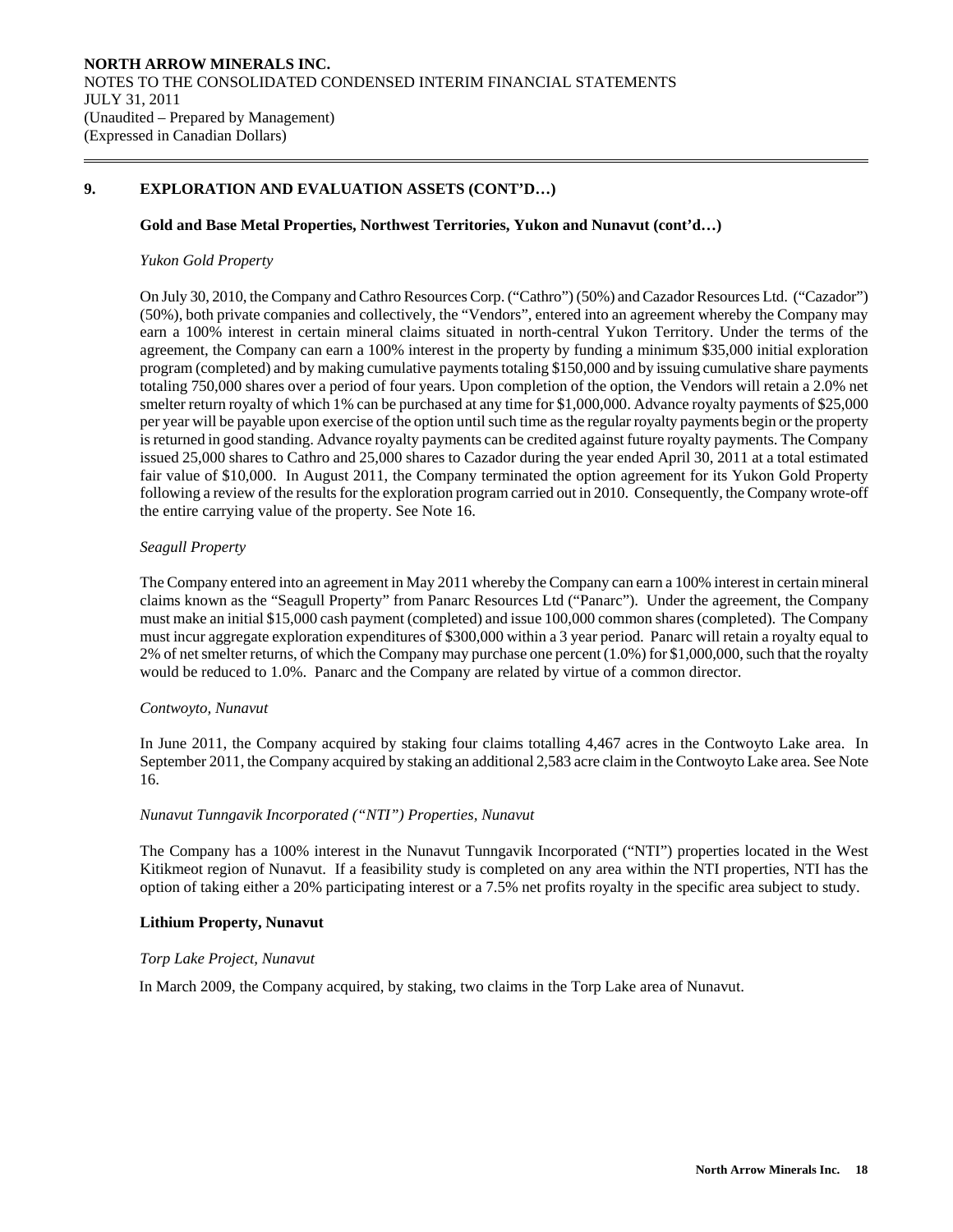## **9. EXPLORATION AND EVALUATION ASSETS (CONT'D…)**

#### **Diamond Properties, Northwest Territories and Nunavut**

## *Lac de Gras, NWT*

 $\overline{a}$ 

In February 2010, the Company entered into an agreement with a third party option holder to jointly explore its Lac de Gras diamond property. Under the terms of the agreement, the third party option holder can earn a 50% interest in the Lac de Gras diamond property by paying the full legal survey costs required to convert selected existing mineral claims to mining leases (completed), paying the first year's rental fees for the mining leases (completed), and conducting a review of existing geophysical magnetic data (completed). The Company will be responsible for funding the first \$1,000,000 in exploration expenditures on the property, subsequent to which exploration of the Lac de Gras property will be carried out based upon a 50/50 joint venture. In September 2011, the Company, the third party option holder and Harry Winston Diamond Mines Ltd., entered into an option agreement for exploration at this property (Note 16).

## *Hammer, Nunavut*

In October 2008, the Company and Stornoway Diamond Corporation ("Stornoway") revised a pre-existing agreement on the Bear property, Nunavut, to include an area of interest, known as the "Hammer AOI", into the agreement. As a result of this revision, the Company holds a 25% interest in the property and Stornoway holds a 75% interest. The portion of the property comprising the original Bear Property is subject to an underlying 2% NSR and 2% GOR.

#### **Generative Exploration – South America**

In June 2011, the Company executed a letter of intent ("LOI") to acquire a 100% interest in the Agua – Grande goldcopper project in Chile. Under the terms of the LOI, the Company must make a US \$50,000 payment (complete) for the exclusive right to conduct due diligence over a 90-day period (subsequently extended for a second 90 day period in September 2011) before executing a Definitive Agreement, whereby the Company will have the option to acquire a 100% interest in the project by making staged cash payments totaling US \$10,000,000 over approximately five years and by completing a feasibility study. The owners will retain a 1.5% net smelter royalty. The agreement is subject to regulatory approval.

## **10. CAPITAL STOCK AND RESERVES**

## **Authorized share capital**

The authorized share capital of the Company is an unlimited number of common shares without par value.

#### **Share issuances**

During the three months ended July 31, 2011, the Company issued 100,000 common shares at a value of \$18,000 pursuant to the Seagull property option agreement.

## **Stock options and warrants**

The Company's stock option plan (the "Plan") was approved by shareholders at the September 2010 annual meeting. The Plan gives the directors the authority to grant options to directors, officers, employees and consultants. The maximum number of shares to be issued under the Plan is 10% of the issued and outstanding common shares at the time of the grant. The exercise price of each option granted shall not be less than the market price at the date of grant less a discount up to 25% in accordance with the policies of the TSX Venture Exchange ("TSXV"). Options granted can have a term up to 5 years with vesting provisions determined by the directors in accordance with TSXV policies for Tier 2 Issuers, with a typical vesting period of 25% upon grant and 25% every six months thereafter.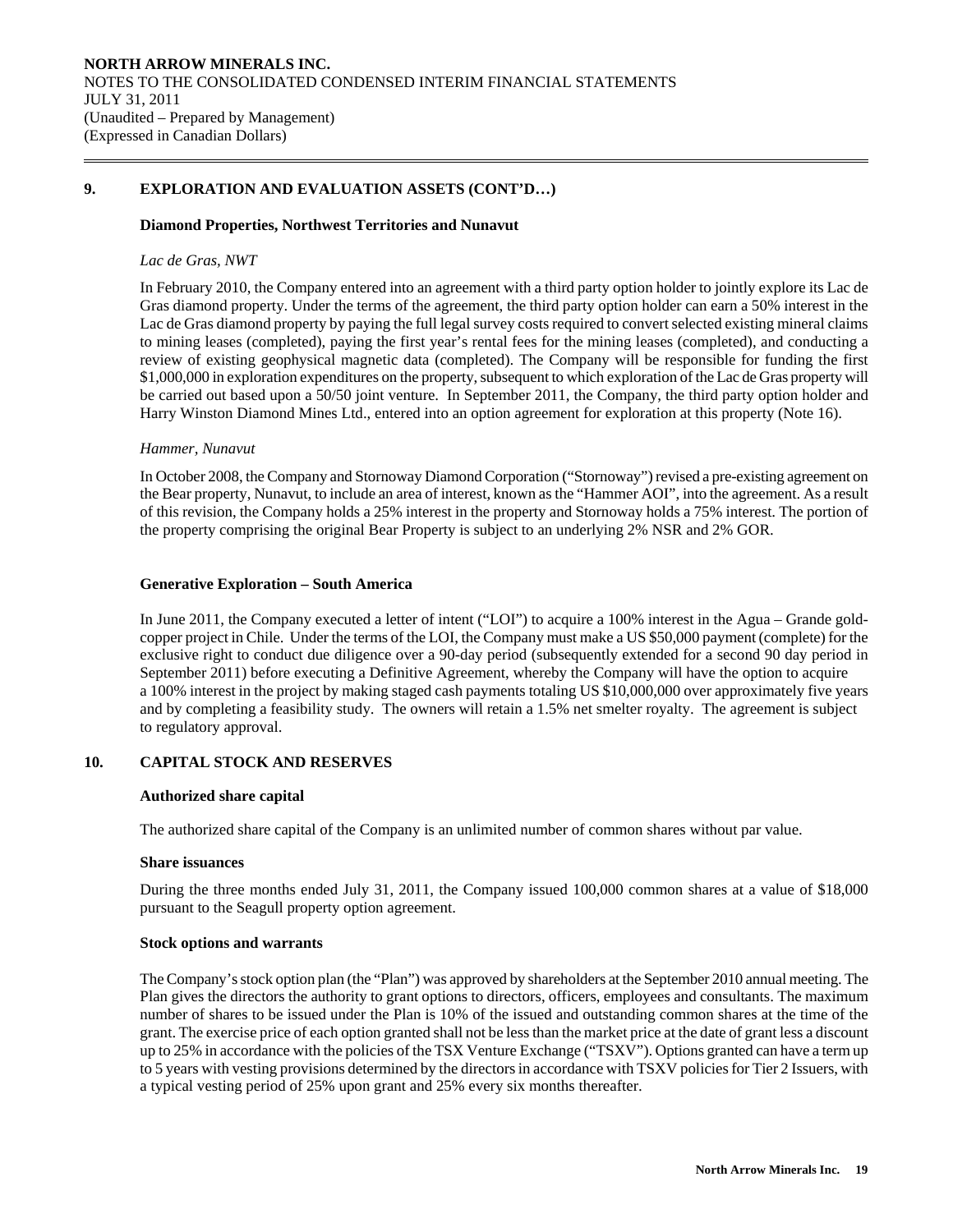## **10. CAPITAL STOCK AND RESERVES (CONT'D…)**

## **Stock options and warrants (cont'd…)**

 $\overline{a}$ 

As at July 31, 2011, the following stock options and warrants were outstanding:

|                 |               |               |          | Number of     |                                  |  |
|-----------------|---------------|---------------|----------|---------------|----------------------------------|--|
|                 | Number of     |               | Exercise | <b>Shares</b> |                                  |  |
|                 | <b>Shares</b> |               | Price    | Vested        | <b>Expiry Date</b>               |  |
| <b>Options</b>  | 54,000        | <sup>\$</sup> | 0.25     | 54,000        | September 15, 2011 <sup>**</sup> |  |
|                 | 148,000       |               | 0.25     | 148,000       | March 29, 2012                   |  |
|                 | 1.125,000     |               | 0.40     | 1.125,000     | August 7, 2012                   |  |
|                 | 1,410,000     |               | 0.20     | 1,410,000     | June 4, 2014                     |  |
|                 | 200,000       |               | 0.30     | 200,000       | September 2, 2014                |  |
|                 | 1,000,000     |               | 0.20     | 250,000       | March 7, 2016                    |  |
|                 | 1,220,000     |               | 0.20     | 305,000       | May 12, 2016                     |  |
|                 |               |               |          |               |                                  |  |
| <b>Warrants</b> |               |               |          |               |                                  |  |
|                 | 1.390.000     |               | 0.30     | 1.390.000     | September 26, $2011**$           |  |
|                 | 2,740,500     |               | 0.30     | 2,740,500     | October 20, 2011 <sup>**</sup>   |  |
|                 | 1.979.167     |               | 0.25     | 1.979.167     | February 20, 2012                |  |

\*\*Subsequently Expired

A summary of the Company's stock option activity is as follows:

|                                         |            |    | Weighted              |
|-----------------------------------------|------------|----|-----------------------|
|                                         | Number     |    | Average               |
|                                         | of Options |    | <b>Exercise Price</b> |
| Balance, April 30, 2011                 | 4,237,000  | S  | 0.26                  |
| Granted                                 | 1,220,000  |    | 0.20                  |
| Expired                                 | (300,000)  |    | 0.22                  |
|                                         |            |    |                       |
| Balance, July 31, 2011                  | 5,157,000  | \$ | 0.25                  |
|                                         |            |    |                       |
| Number of options currently exercisable | 3,492,000  | \$ | 0.27                  |

A summary of the Company's warrant activity is as follows:

|                                     | Number    | Weighted              |
|-------------------------------------|-----------|-----------------------|
|                                     | ΟÌ        | Average               |
|                                     | Warrants  | <b>Exercise Price</b> |
| Balance, April 30 and July 31, 2011 | 6,109,667 | 0.28                  |

 In August 2010, the Company issued 1,979,167 warrants exercisable at \$0.25 until August 20, 2011 to subscribers of a private placement. In August 2011, the Company received regulatory approval to extend the expiry date for those warrants by six months to February 20, 2012.

## **Share-based compensation**

 During the three months ended July 31, 2011, the Company granted 1,220,000 stock options (July 31, 2010 – Nil). The estimated fair value of the options granted during the period is \$132,708 (July 31, 2010 - \$Nil). During the three months ended July 31, 2011 the Company recognized share-based compensation of \$82,075 (July 31, 2010 - \$21,854) relating to options vested during the period.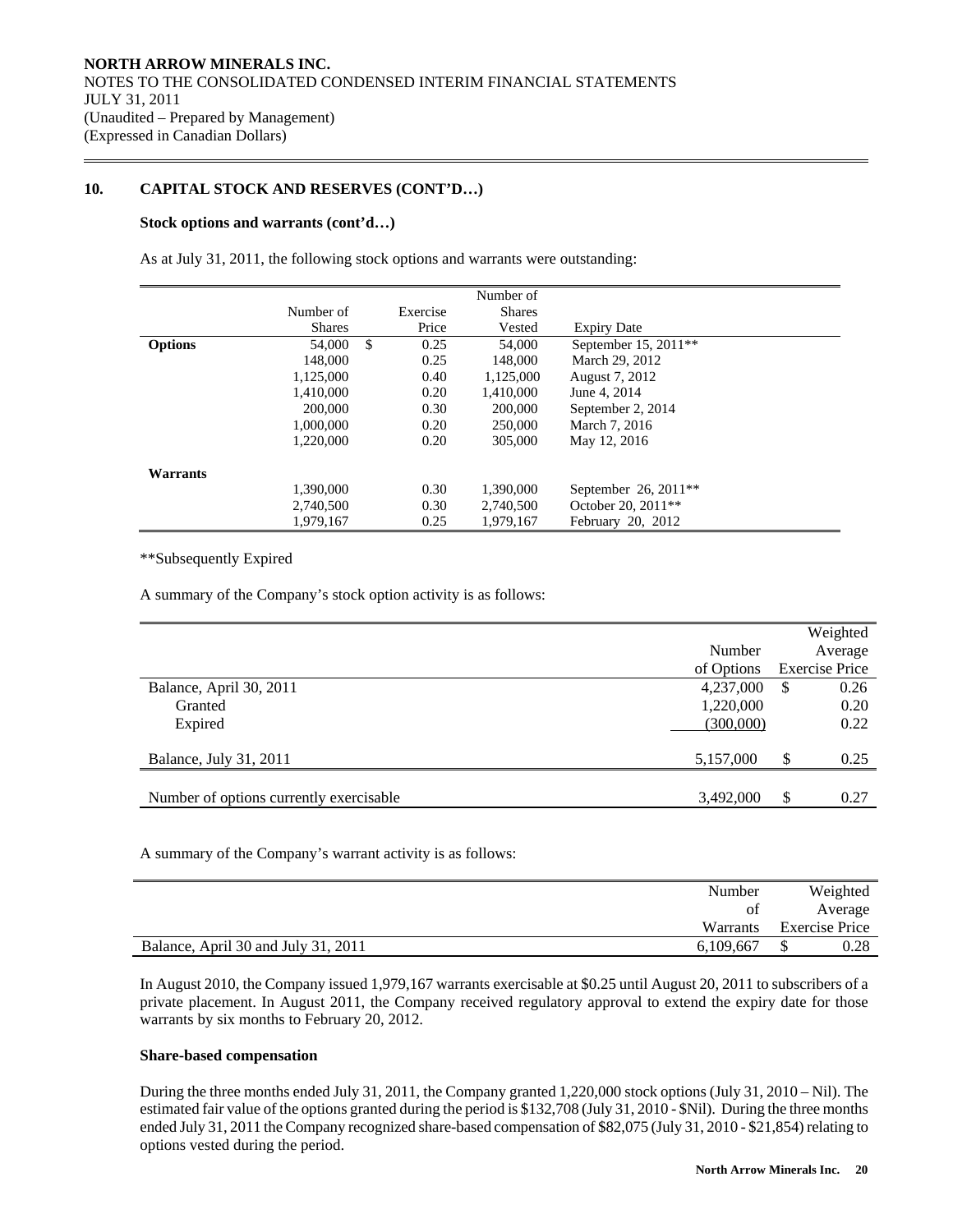## **10. CAPITAL STOCK AND RESERVES (CONT'D…)**

#### **Share-based compensation (cont'd…)**

 $\overline{a}$ 

The following assumptions were used for the Black Scholes valuation of stock options granted:

|                          | Three months Ended<br>July 31, 2011 | Three Months Ended<br>July 31, 2010 |
|--------------------------|-------------------------------------|-------------------------------------|
|                          |                                     |                                     |
| Risk-free interest rate  | 1.94%                               |                                     |
| Expected life of options | 3.0 years                           |                                     |
| Annualized volatility    | 100%                                |                                     |
| <b>Forfeiture Rate</b>   | $0.00\%$                            |                                     |
| Dividend rate            | 0.00%                               |                                     |

## **11. RELATED PARTY TRANSACTIONS**

|                                                             | <b>July 31, 2011</b> | April 30, 2011 |
|-------------------------------------------------------------|----------------------|----------------|
| Strongbow, a company with two common directors and a common |                      |                |
| officer                                                     | 16.002               | 17,655         |
| Stornoway, a company with a common officer                  | 4.222                | 12,206         |
| Directors and Officers                                      | 64.690               | 39,637         |
|                                                             | 84.914               | 69.498         |

- a) During the three months ended July 31, 2011, the Company paid or accrued \$21,752 (July 31, 2010 \$36,568) for shared technical services and rent to Strongbow.
- b) During the three months ended July 31, 2011, the Company paid or accrued \$4,597 (July 31, 2010 \$8,268) for administrative and accounting services to Stornoway.
- c) During the three months ended July 31, 2011, the Company paid consulting fees of \$55,000 (July 31, 2010 \$Nil) to a company controlled by a director and a company controlled by an officer of the Company.
- d) Included in prepaid expenses as at July 31, 2011 is \$10,000 (April 30, 2011 \$Nil) paid to the President of the Company for future management services.
- e) During the three months ended July 31, 2011, the Company paid or accrued \$4,015 (July 31, 2010 \$Nil) for office rent to a company controlled by a director.

 The remuneration of directors and other members of key management personnel during the three month period ending July 31, 2011 were as follows:

|                                                            | <b>Three Months</b><br><b>Ended July 31, 2011</b> |   | Three Months Ended<br>July 31, 2010 |
|------------------------------------------------------------|---------------------------------------------------|---|-------------------------------------|
| Salaries <sup>1</sup><br>Share-based payments <sup>2</sup> | \$<br>89,644<br>81.583                            | S | 76,396                              |
| Total                                                      | 171,227                                           |   | 76,396                              |

1 – When key management is working specifically on mineral properties their time is capitalized against the mineral property.

2 - Share-based payments are the fair value of options that have been granted to directors and key management personnel.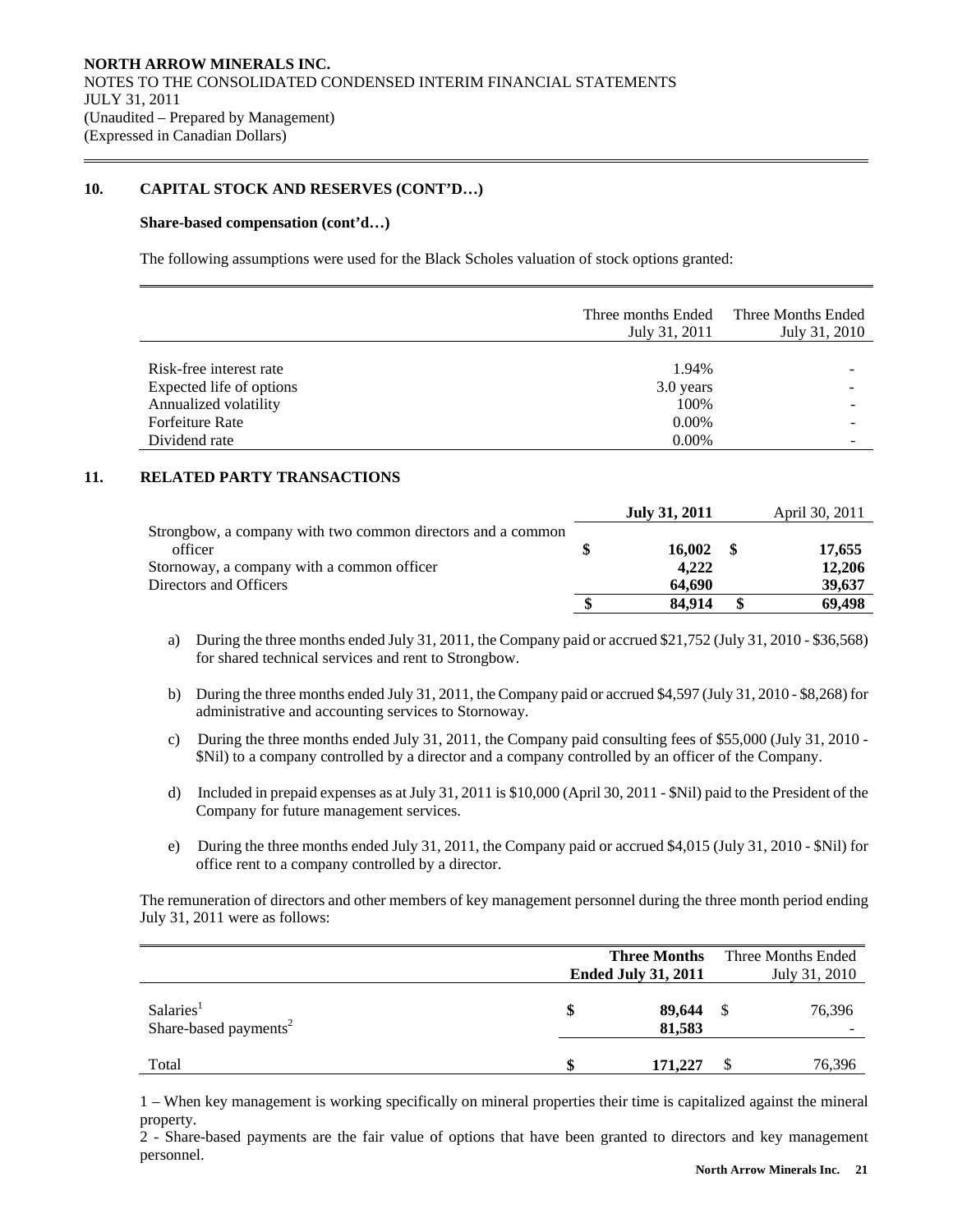## **12. SUPPLEMENTAL DISCLOSURE WITH RESPECT TO CASH FLOWS**

The significant non-cash transactions for the period ended July 31, 2011 were:

- a) The Company incurring exploration and evaluation expenditures of \$53,152 (July 31, 2010 \$445,625) that are included in accounts payable and accrued liabilities at July 31, 2011.
- b) The Company incurring exploration and evaluation expenditures of \$Nil (July 31, 2010 \$8,948) that are included in due to related parties at July 31, 2011.
- c) The Company issuing 100,000 common shares valued at \$18,000 pursuant to a property option agreement (Note 9) and the Company received 75,000 common shares with a fair value of \$15,488 from the sale of exploration data.
- d) The Company has included in receivables, exploration and evaluation cost recoveries of \$Nil (July 31, 2010 \$363,587) at July 31, 2011.

## **13. CAPITAL MANAGEMENT**

 $\overline{a}$ 

 The capital of the Company consists of the items included in capital and reserves. The Company manages its capital structure and makes adjustments to it, based on the funds available to the Company. The Company's objective for capital management is to plan for the capital required to support the Company's ongoing acquisition and exploration of its mineral properties and to provide sufficient funds for its corporate activities.

 The Company's exploration and evaluation assets are in the exploration stage. As an exploration stage company, the Company is currently unable to self-finance its operations. The Company has historically relied on equity financings to finance its operations. In order to carry out the Company's planned exploration programs and to pay for administrative costs, the Company will spend its existing working capital and raise additional funds as required. To effectively manage the Company's capital requirements, the Company's management has in place a planning and budgeting process.

## **14. SEGMENTED INFORMATION**

The Company operates in one business segment being the exploration of mineral properties in Canada and the United States as follows:

|                                   | April 30, 2011<br><b>July 31, 2011</b> |               |  |               |         |    |                           |      |               |                |  |  |
|-----------------------------------|----------------------------------------|---------------|--|---------------|---------|----|---------------------------|------|---------------|----------------|--|--|
|                                   |                                        | <b>United</b> |  |               |         |    | United                    |      |               |                |  |  |
|                                   |                                        | Canada        |  | <b>States</b> | Total   |    | Canada                    |      | <b>States</b> | Total          |  |  |
| <b>Exploration and Evaluation</b> |                                        |               |  |               |         |    |                           |      |               |                |  |  |
| Assets                            | \$                                     | 994,111 \$    |  |               |         |    | $-$ \$ 994,111 \$ 819,895 | - \$ |               | $-$ \$ 819,895 |  |  |
| Equipment                         |                                        | 1,466         |  |               | 1.466   |    | 1,585                     |      |               | 1,585          |  |  |
|                                   | \$                                     | 995,577       |  | $\sim$        | 995,577 | \$ | 821,480                   |      |               | 821,480        |  |  |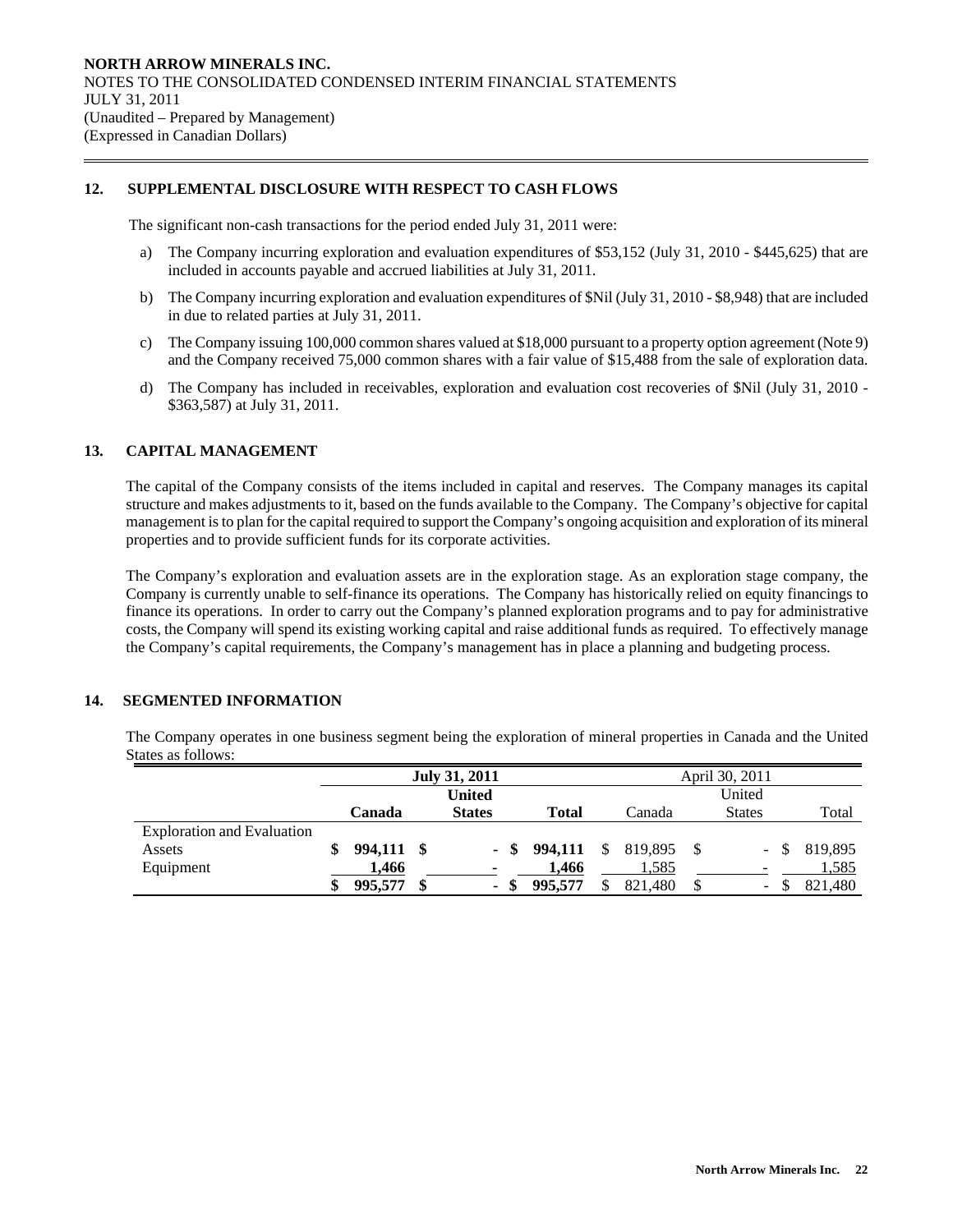## **15. TRANSITION TO INTERNATIONAL FINANCIAL REPORTING STANDARDS**

As stated in Note 2, these consolidated financial statements are the Company's first consolidated financial statements prepared in accordance with IFRS. The accounting policies in Note 3 have been applied in preparing the consolidated financial statements for the three months ended July 31, 2011 and 2010, the consolidated financial statements for the year ended April 30, 2011, and the opening IFRS consolidated statement of financial position as at May 1, 2010 (the "Transition Date").

In preparing the opening IFRS consolidated statement of financial position and the consolidated financial statements for the year ended April 30, 2011 and three month period ended July 31, 2010, the Company has adjusted amounts reported previously in consolidated financial statements that were prepared in accordance with GAAP. An explanation of how the transition from GAAP to IFRS has affected the Company's financial position is set out below.

IFRS 1, First-time Adoption of International Financial Reporting Standards ("IFRS 1") sets forth guidance for the initial adoption of IFRS. Under IFRS 1 the standards are applied retrospectively at the transitional statement of financial position date with all adjustment to assets and liabilities taken to retained earnings unless certain exemptions are applied. The Company has applied the following exemptions to its opening statement of financial position dated May 1, 2010:

## **a) Business Combinations**

 $\overline{a}$ 

IFRS 1 indicates that a first-time adopter may elect not to apply IFRS 3, Business Combinations retrospectively to business combinations that occurred before the date of transition to IFRS. The Company has chosen this election and will apply IFRS 3 to business combinations prospectively from the Transition Date.

## **b) Share-based Payment Transactions**

IFRS 1 encourages, but does not require, first-time adopters to apply IFRS 2 Share-based Payment to equity instruments that were granted on or before November 7, 2002, or equity instruments that were granted subsequent to November 7, 2002 and vested before the later of the date of transition to IFRS and January 1, 2005. The Company has chosen to only apple IFRS 2 to equity instruments granted after November 7, 2002 which have not vested as of the Transition Date.

## **c) Estimates**

In accordance with IFRS 1, an entity's estimates under IFRS at the date of transition to IFRS must be consistent with estimates made for the same date under previous GAAP, unless there is objective evidence that those estimates were in error. The Company's IFRS estimates as of May 1, 2010 are consistent with its Canadian GAAP estimates for the same date.

## **Reclassification Within Equity Section**

As at May 1, 2010 the GAAP "contributed surplus" account was reclassified to "share-based payment reserve" as terminologies differ under IFRS.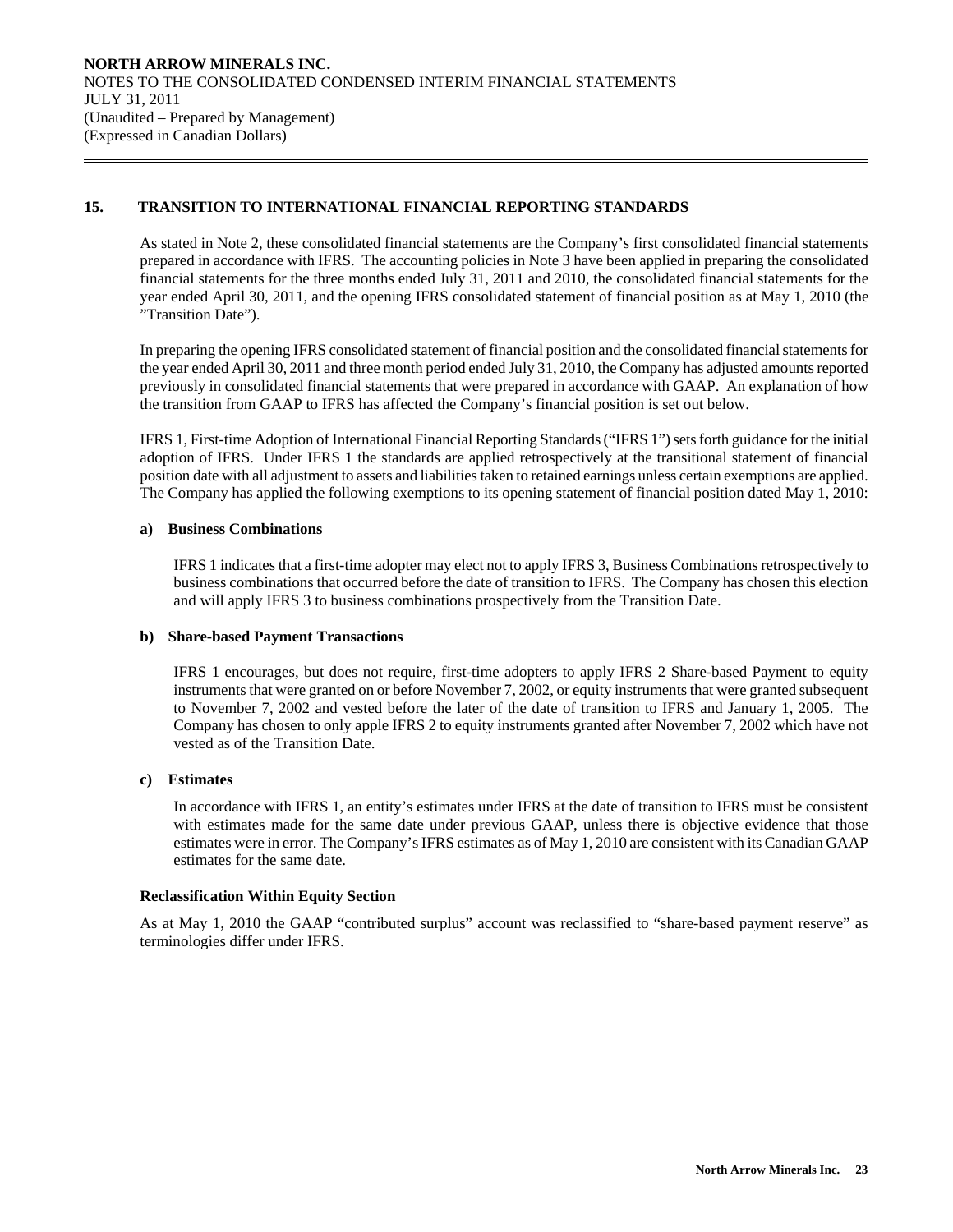$\overline{a}$ 

The May 1, 2010 Canadian GAAP statement of financial position has been reconciled to IFRS as follows:

|                                                | May 1, 2010             |                                           |              |               |  |  |
|------------------------------------------------|-------------------------|-------------------------------------------|--------------|---------------|--|--|
|                                                | Canadian<br><b>GAAP</b> | Effect of<br>transition to<br><b>IFRS</b> |              | <b>IFRS</b>   |  |  |
| <b>ASSETS</b>                                  |                         |                                           |              |               |  |  |
| <b>Current assets</b>                          |                         |                                           |              |               |  |  |
| Cash                                           | \$<br>1,126,124 \$      |                                           | $\mathbb{S}$ | 1,126,124     |  |  |
| Receivables                                    | 2,021                   |                                           |              | 2,021         |  |  |
| Prepaid expenses                               | 25,014                  |                                           |              | 25,014        |  |  |
|                                                | 1,153,159               |                                           |              | 1,153,159     |  |  |
| Equipment                                      | 2,264                   |                                           |              | 2,264         |  |  |
| Exploration and evaluation assets <sup>1</sup> | 2,207,651               | (56, 537)                                 |              | 2,151,114     |  |  |
|                                                | \$<br>3,363,074         | $\boldsymbol{\mathsf{S}}$<br>(56, 537)    | \$           | 3,306,537     |  |  |
| <b>LIABILITIES</b>                             |                         |                                           |              |               |  |  |
| <b>Current liabilities</b>                     |                         |                                           |              |               |  |  |
| Accounts payable and accrued liabilities       | \$<br>115,227           | \$                                        | $\mathbb{S}$ | 115,227       |  |  |
| Due to related parties                         | 76,610                  |                                           |              | 76,610        |  |  |
|                                                | 191,837                 |                                           |              | 191,837       |  |  |
| <b>CAPITAL AND RESERVES</b>                    |                         |                                           |              |               |  |  |
| Capital Stock <sup>3</sup>                     | 8,755,602               | 978,667                                   |              | 9,734,269     |  |  |
| Share-based payment reserve <sup>2</sup>       | 607,963                 | 66,680                                    |              | 674,643       |  |  |
| Deficit                                        | (6,192,328)             | (1, 101, 884)                             |              | (7, 294, 212) |  |  |
|                                                | 3,171,237               | (56, 537)                                 |              | 3,114,700     |  |  |
|                                                | \$<br>3,363,074         | \$<br>(56, 537)                           | \$           | 3,306,537     |  |  |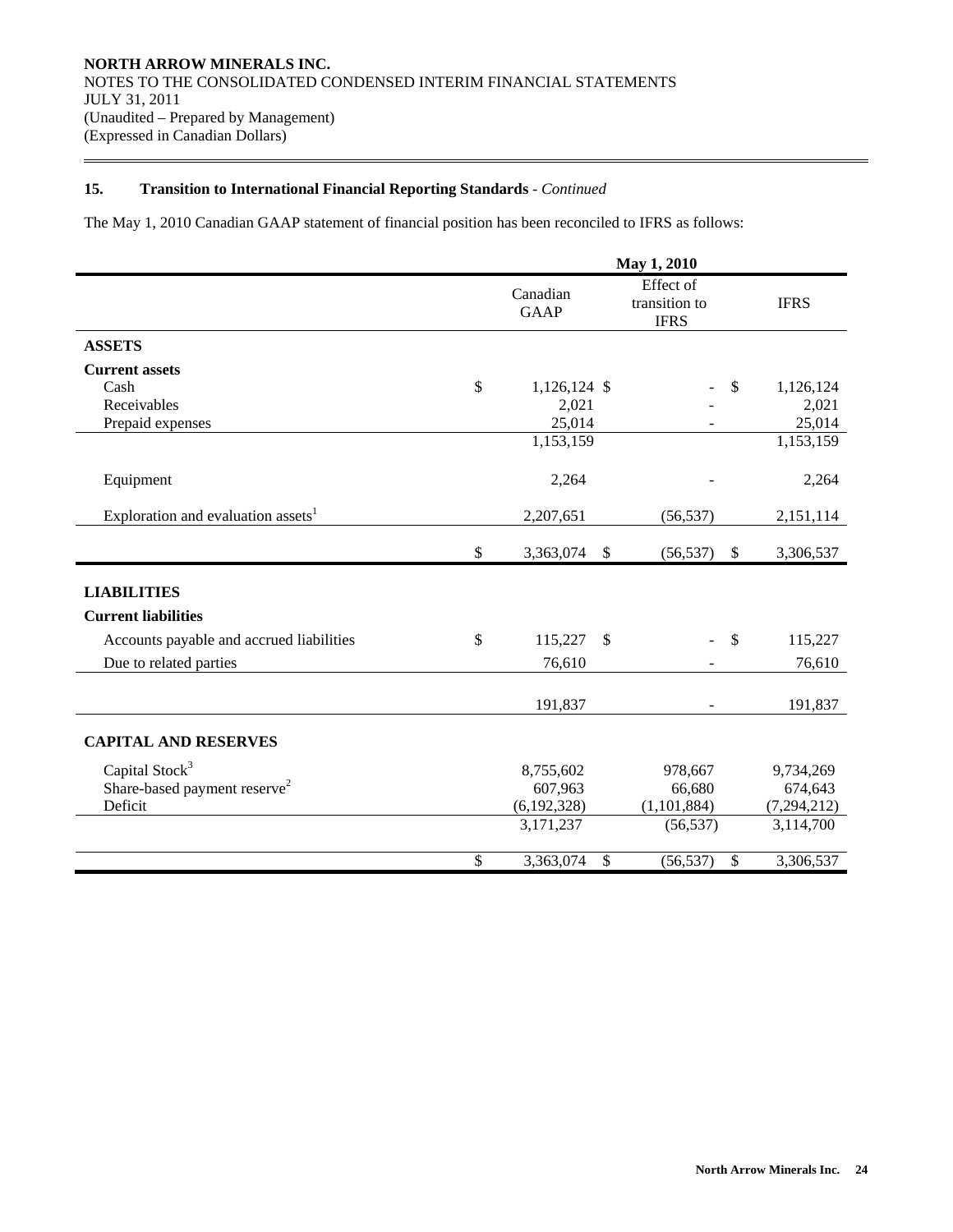$\overline{a}$ 

The May 1, 2010 Canadian GAAP Mineral Property Schedule has been reconciled to IFRS as follows:

|                                                                 | May 1, 2010      |    |                                           |                           |                  |
|-----------------------------------------------------------------|------------------|----|-------------------------------------------|---------------------------|------------------|
|                                                                 | Canadian GAAP    |    | Effect of<br>transition to<br><b>IFRS</b> |                           | <b>IFRS</b>      |
| Gold and Base Metal Properties, NWT, Yukon                      |                  |    |                                           |                           |                  |
| and Nunavut<br><b>Exploration</b> costs                         | \$<br>31,523     | \$ | (26,078)                                  | \$                        | 5,445            |
| Acquisition costs                                               | 352,982          |    |                                           |                           | 352,982          |
| Geological and assays                                           | 1,449            |    |                                           |                           | 1,449            |
| Office and salaries                                             | 20,948           |    | (11, 924)                                 |                           | 9,024            |
|                                                                 | 406,902          |    | (38,002)                                  |                           | 368,900          |
| Lithium Properties, NWT and Nunavut                             |                  |    |                                           |                           |                  |
| <b>Exploration costs</b>                                        | 702,769          |    |                                           |                           | 702,769          |
| Acquisition costs                                               | 71,888           |    |                                           |                           | 71,888           |
| Geological and assays                                           | 18,909           |    |                                           |                           | 18,909           |
| Office and salaries                                             | 62,402           |    |                                           |                           | 62,402           |
|                                                                 | 855,968          |    |                                           |                           | 855,968          |
| Lithium Properties, USA                                         |                  |    |                                           |                           |                  |
| <b>Exploration costs</b>                                        | 336,900          |    | (4,054)                                   |                           | 332,846          |
| Acquisition costs                                               | 212,505          |    | (9,059)                                   |                           | 203,446          |
| Geological and assays<br>Office and salaries                    | 13,015<br>94,223 |    | (5, 422)                                  |                           | 13,015<br>88,801 |
|                                                                 |                  |    |                                           |                           |                  |
|                                                                 | 656,643          |    | (18, 535)                                 |                           | 638,108          |
| Diamond Properties, NWT and Nunavut<br><b>Exploration costs</b> | 39,238           |    |                                           |                           | 39,238           |
| Acquisition costs                                               | 14,326           |    |                                           |                           | 14,326           |
| Geological and assays                                           | 146,928          |    |                                           |                           | 146,928          |
| Office and salaries                                             | 87,646           |    |                                           |                           | 87,646           |
|                                                                 | 288,138          |    |                                           |                           | 288,138          |
| <b>TOTAL</b>                                                    | \$<br>2,207,651  | \$ | (56, 537)                                 | $\boldsymbol{\mathsf{S}}$ | 2,151,114        |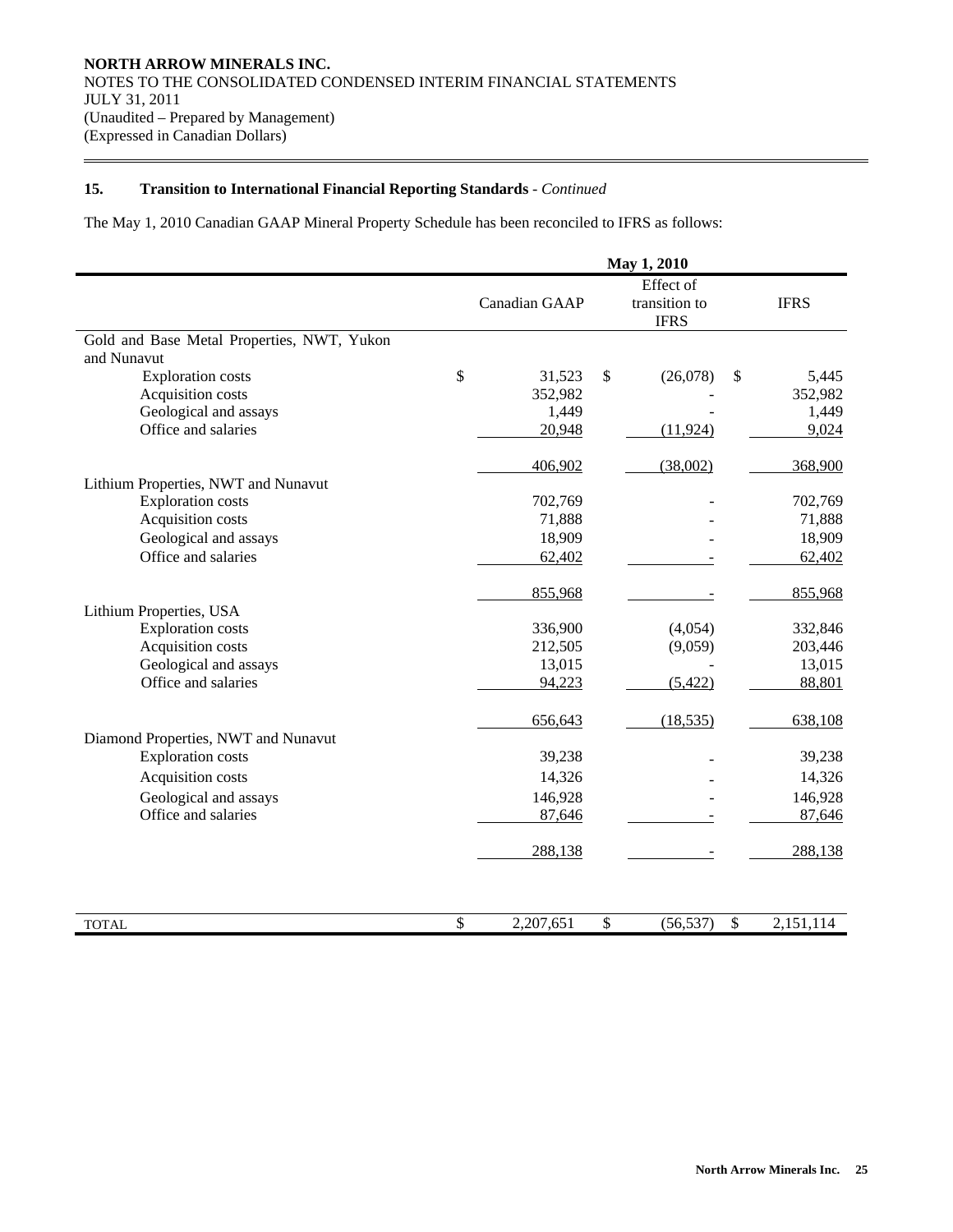$\overline{a}$ 

The July 31, 2010 Canadian GAAP statement of financial position has been reconciled to IFRS as follows:

|                                                |                         |                           | <b>July 31, 2010</b>                      |              |               |
|------------------------------------------------|-------------------------|---------------------------|-------------------------------------------|--------------|---------------|
|                                                | Canadian<br><b>GAAP</b> |                           | Effect of<br>transition to<br><b>IFRS</b> |              | <b>IFRS</b>   |
| <b>ASSETS</b>                                  |                         |                           |                                           |              |               |
| <b>Current assets</b>                          |                         |                           |                                           |              |               |
| Cash                                           | \$<br>887,107 \$        |                           |                                           | \$           | 887,107       |
| Receivables                                    | 367,686                 |                           |                                           |              | 367,686       |
| Prepaid expenses                               | 31,844                  |                           |                                           |              | 31,844        |
|                                                | 1,286,637               |                           |                                           |              | 1,286,637     |
| Equipment                                      | 2,094                   |                           |                                           |              | 2,094         |
| Exploration and evaluation assets <sup>1</sup> | 2,519,104               |                           | (56, 537)                                 |              | 2,462,567     |
|                                                | \$<br>3,807,835         | $\boldsymbol{\mathsf{S}}$ | (56, 537)                                 | $\$\,$       | 3,751,298     |
| <b>LIABILITIES</b>                             |                         |                           |                                           |              |               |
| <b>Current liabilities</b>                     |                         |                           |                                           |              |               |
| Accounts payable and accrued liabilities       | \$<br>503,855           | $\mathbb{S}$              |                                           | $\mathbb{S}$ | 503,855       |
| Due to related parties                         | 49,467                  |                           |                                           |              | 49,467        |
|                                                | 553,322                 |                           |                                           |              | 553,322       |
| <b>CAPITAL AND RESERVES</b>                    |                         |                           |                                           |              |               |
| Capital Stock <sup>3</sup>                     | 9,004,502               |                           | 978,667                                   |              | 9,983,169     |
| Share-based payment reserve <sup>2</sup>       | 622,433                 |                           | 47,764                                    |              | 670,197       |
| Deficit                                        | (6,372,422)             |                           | (1,082,968)                               |              | (7, 455, 390) |
|                                                | 3,254,513               |                           | (56, 537)                                 |              | 3,197,976     |
|                                                | \$<br>3,807,835         | \$                        | (56, 537)                                 | \$           | 3,751,298     |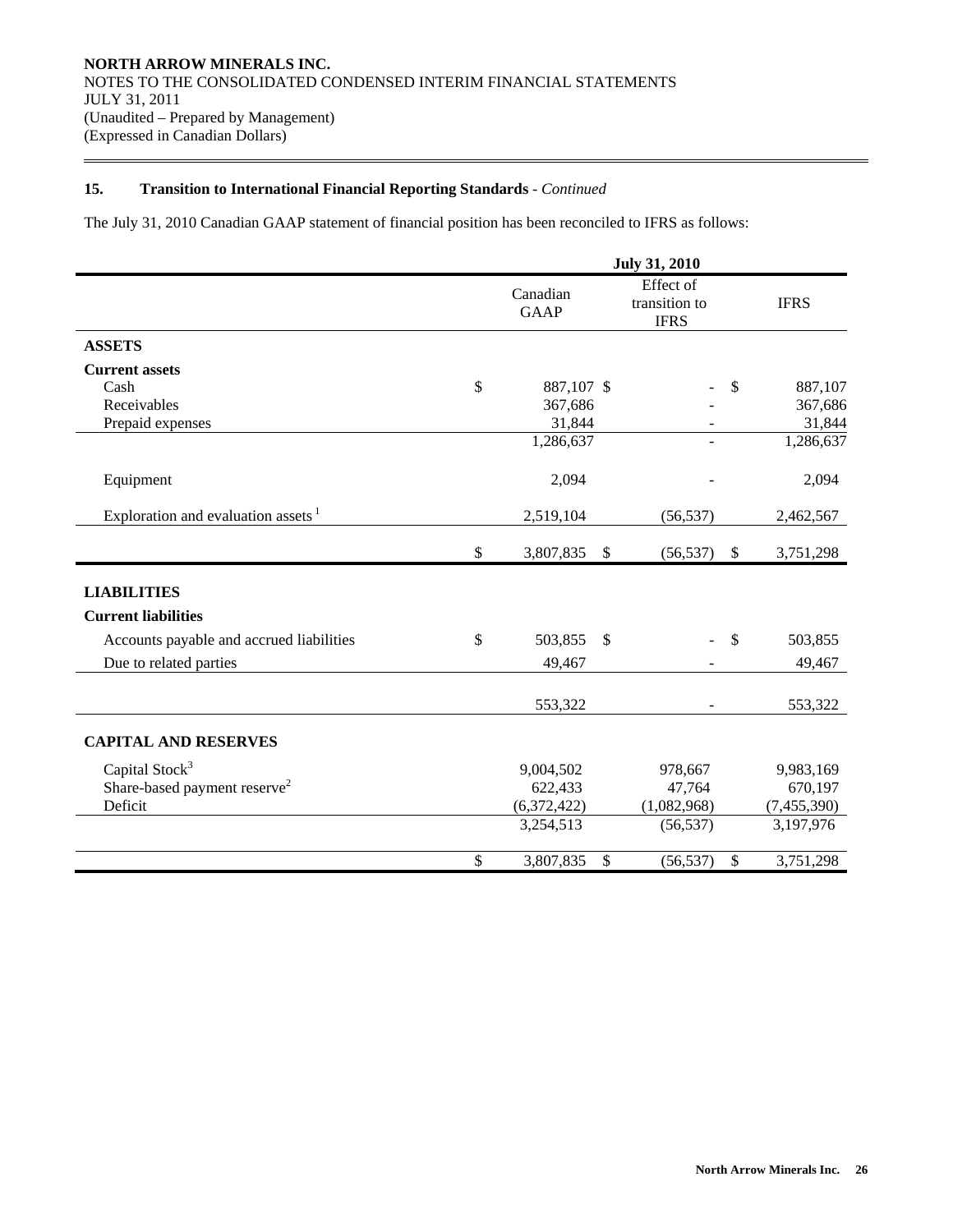$\overline{a}$ 

The July 31, 2010 Canadian GAAP Mineral Property Schedule has been reconciled to IFRS as follows:

|                                                | <b>July 31, 2010</b> |                           |                                           |                           |                    |
|------------------------------------------------|----------------------|---------------------------|-------------------------------------------|---------------------------|--------------------|
|                                                | Canadian GAAP        |                           | Effect of<br>transition to<br><b>IFRS</b> |                           | <b>IFRS</b>        |
| Gold and Base Metal Properties, NWT, Yukon and |                      |                           |                                           |                           |                    |
| Nunavut                                        | \$<br>31,523         | \$                        | (26,078)                                  | \$                        | 5,445              |
| <b>Exploration costs</b><br>Acquisition costs  | 375,181              |                           |                                           |                           | 375,181            |
| Geological and assays                          | 1,449                |                           |                                           |                           | 1,449              |
| Office and salaries                            | 21,714               |                           | (11, 924)                                 |                           | 9,790              |
|                                                | 429,867              |                           | (38,002)                                  |                           | 391,865            |
| Lithium Properties, NWT and Nunavut            |                      |                           |                                           |                           |                    |
| <b>Exploration costs</b>                       | 702,769              |                           |                                           |                           | 702,769            |
| Acquisition costs                              | 71,888               |                           |                                           |                           | 71,888             |
| Geological and assays                          | 19,013               |                           |                                           |                           | 19,013             |
| Office and salaries                            | 63,268               |                           |                                           |                           | 63,268             |
|                                                | 856,938              |                           |                                           |                           | 856,938            |
| Lithium Properties, USA                        |                      |                           |                                           |                           |                    |
| <b>Exploration costs</b><br>Acquisition costs  | 475,826<br>225,269   |                           | (4,054)<br>(9,059)                        |                           | 471,772<br>216,210 |
| Geological and assays                          | 25,523               |                           |                                           |                           | 25,523             |
| Office and salaries                            | 117,034              |                           | (5, 422)                                  |                           | 111,612            |
|                                                | 843,652              |                           | (18, 535)                                 |                           | 825,117            |
| Diamond Properties, NWT and Nunavut            |                      |                           |                                           |                           |                    |
| <b>Exploration costs</b>                       | 56,930               |                           |                                           |                           | 56,930             |
| Acquisition costs                              | 82,400               |                           |                                           |                           | 82,400             |
| Geological and assays                          | 146,928              |                           |                                           |                           | 146,928            |
| Office and salaries                            | 102,389              |                           |                                           |                           | 102,389            |
|                                                | 388,647              |                           |                                           |                           | 388,647            |
| <b>TOTAL</b>                                   | \$<br>2,519,104      | $\boldsymbol{\mathsf{S}}$ | (56, 537)                                 | $\boldsymbol{\mathsf{S}}$ | 2,462,567          |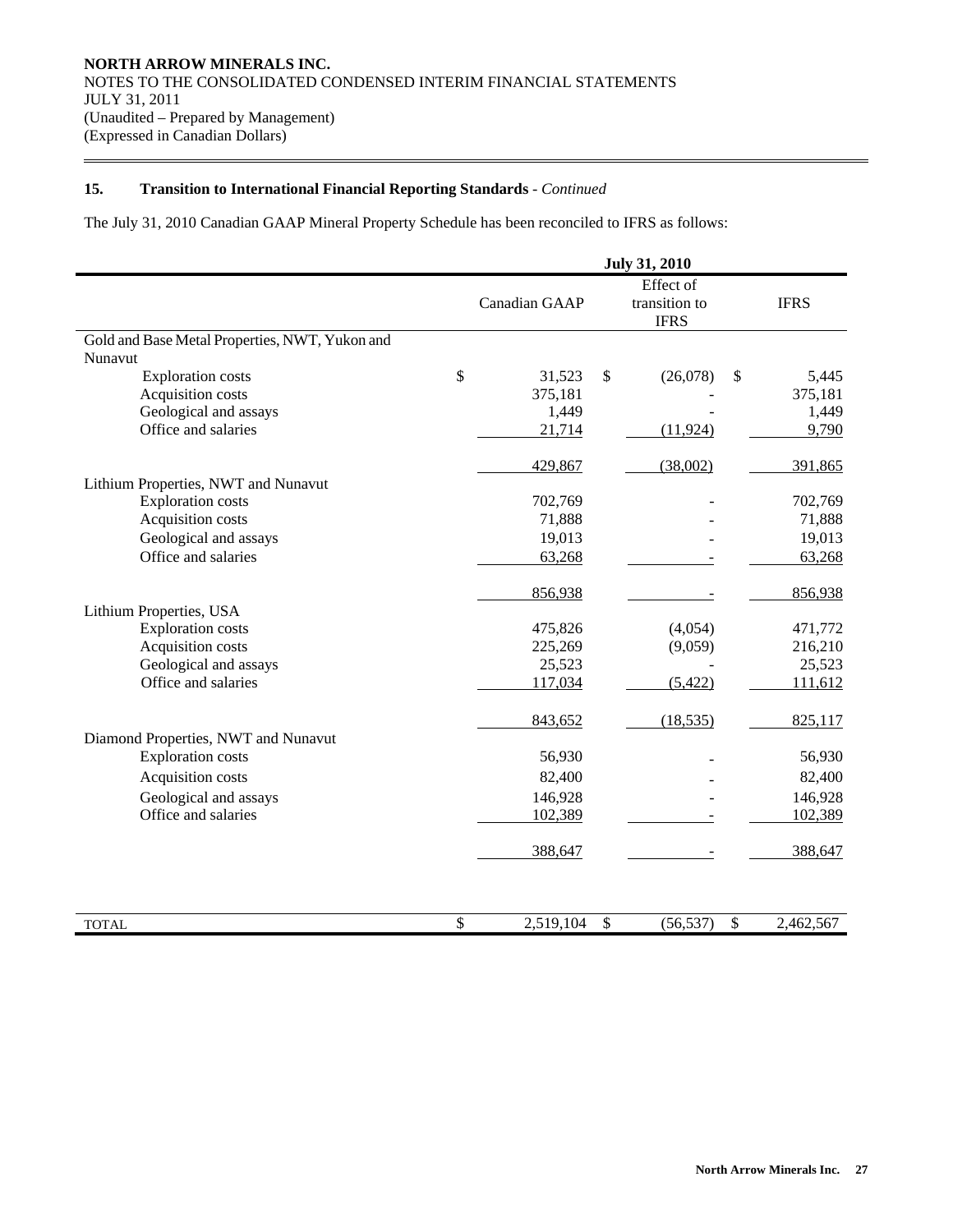$\overline{a}$ 

The April 30, 2011 Canadian GAAP statement of financial position has been reconciled to IFRS as follows:

|                                                  |              | April 30, 2011          |                           |                                           |               |                |  |  |
|--------------------------------------------------|--------------|-------------------------|---------------------------|-------------------------------------------|---------------|----------------|--|--|
|                                                  |              | Canadian<br><b>GAAP</b> |                           | Effect of<br>transition to<br><b>IFRS</b> |               | <b>IFRS</b>    |  |  |
| <b>ASSETS</b>                                    |              |                         |                           |                                           |               |                |  |  |
| <b>Current assets</b>                            |              |                         |                           |                                           |               |                |  |  |
| Cash                                             | \$           | 671,960                 | $\mathcal{S}$             |                                           | \$            | 671,960        |  |  |
| Receivables                                      |              | 132,785                 |                           |                                           |               | 132,785        |  |  |
| Prepaid expenses                                 |              | 32,267                  |                           |                                           |               | 32,267         |  |  |
|                                                  |              | 837,012                 |                           |                                           |               | 837,012        |  |  |
| Equipment                                        |              | 1,585                   |                           |                                           |               | 1,585          |  |  |
| Exploration and evaluation assets <sup>1</sup>   |              | 857,897                 |                           | (38,002)                                  |               | 819,895        |  |  |
|                                                  | $\mathbb{S}$ | 1,696,494               | $\mathcal{S}$             | (38,002)                                  | \$            | 1,658,492      |  |  |
| <b>LIABILITIES</b><br><b>Current liabilities</b> |              |                         |                           |                                           |               |                |  |  |
| Accounts payable and accrued liabilities         | \$           | 59,947                  | <sup>\$</sup>             |                                           | $\mathcal{S}$ | 59,947         |  |  |
| Due to related parties                           |              | 69,498                  |                           |                                           |               | 69,498         |  |  |
|                                                  |              | 129,445                 |                           | ۰                                         |               | 129,445        |  |  |
| <b>CAPITAL AND RESERVES</b>                      |              |                         |                           |                                           |               |                |  |  |
| Capital stock <sup>3</sup>                       |              | 9,765,706               |                           | 1,181,730                                 |               | 10,947,436     |  |  |
| Share-based payment reserve <sup>2</sup>         |              | 702,933                 |                           | 33,456                                    |               | 736,389        |  |  |
| Deficit                                          |              | (8,901,590)             |                           | (1,253,188)                               |               | (10, 154, 778) |  |  |
|                                                  |              | 1,567,049               |                           | (38,002)                                  |               | 1,529,047      |  |  |
|                                                  | $\mathbb{S}$ | 1,696,494               | $\boldsymbol{\mathsf{S}}$ | (38,002)                                  | \$            | 1,658,492      |  |  |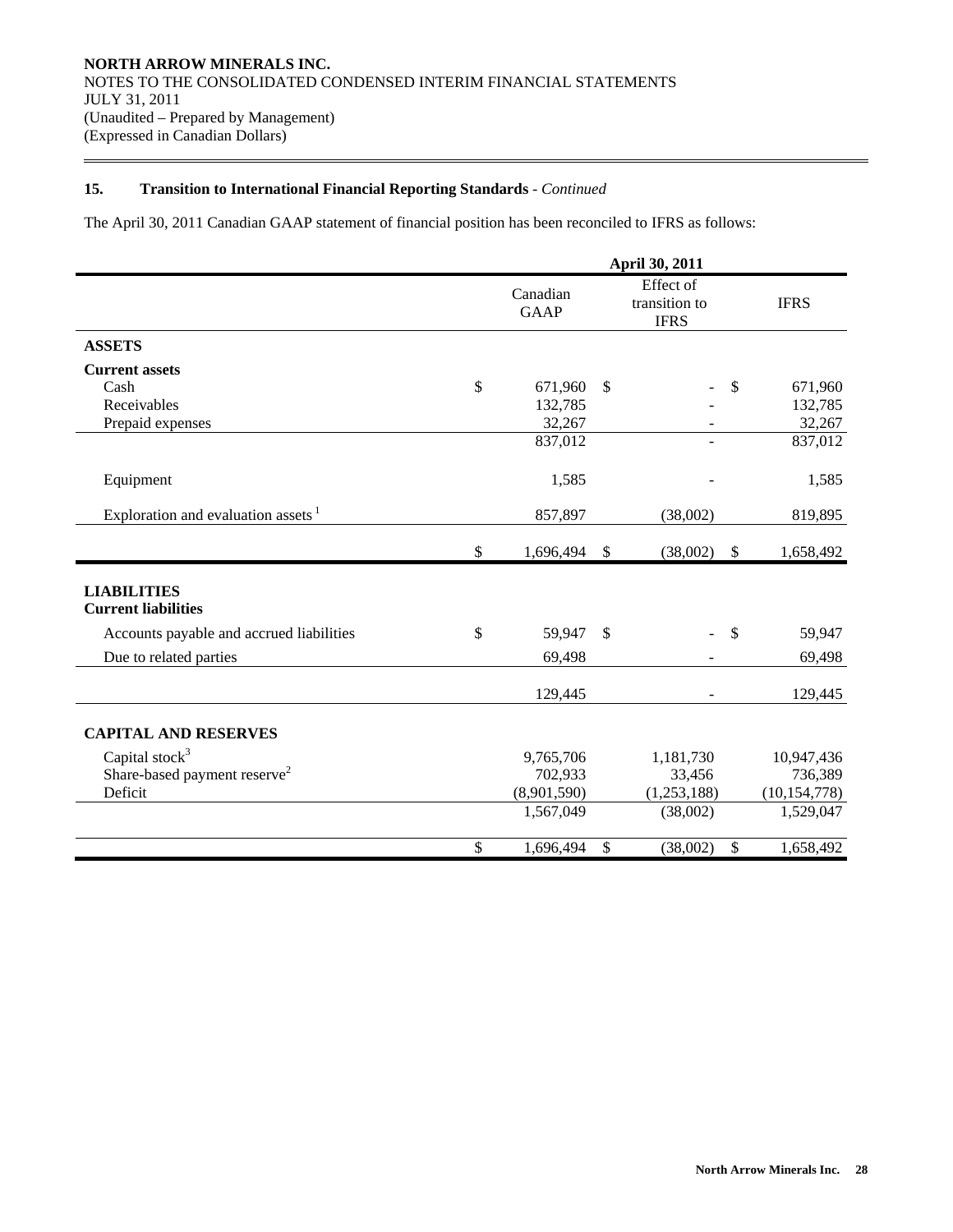$\overline{a}$ 

The April 30, 2011 Canadian GAAP Mineral Property Schedule has been reconciled to IFRS as follows:

|                                                | April 30, 2011 |               |              |                                           |             |  |
|------------------------------------------------|----------------|---------------|--------------|-------------------------------------------|-------------|--|
|                                                |                | Canadian GAAP |              | Effect of<br>transition to<br><b>IFRS</b> | <b>IFRS</b> |  |
| Gold and Base Metal Properties, NWT, Yukon and |                |               |              |                                           |             |  |
| Nunavut                                        |                |               |              |                                           |             |  |
| <b>Exploration costs</b>                       | \$             | 49,072        | \$           | \$<br>(26,078)                            | 22,994      |  |
| Acquisition costs                              |                | 136,283       |              |                                           | 136,283     |  |
| Geological and assays                          |                | 6,561         |              |                                           | 6,561       |  |
| Office and salaries                            |                | 32,413        |              | (11, 924)                                 | 20,489      |  |
|                                                |                | 224,329       |              | (38,002)                                  | 186,327     |  |
| Lithium Property, Nunavut                      |                |               |              |                                           |             |  |
| <b>Exploration costs</b>                       |                | 39,708        |              |                                           | 39,708      |  |
| Acquisition costs                              |                | 14,666        |              |                                           | 14,666      |  |
| Geological and assays                          |                | 11,464        |              |                                           | 11,464      |  |
| Office and salaries                            |                | 9,973         |              |                                           | 9,973       |  |
|                                                |                | 75,811        |              |                                           | 75,811      |  |
| Diamond Properties, NWT and Nunavut            |                |               |              |                                           |             |  |
| <b>Exploration costs</b>                       |                | 252,487       |              |                                           | 252,487     |  |
| Acquisition costs                              |                | 22,364        |              |                                           | 22,364      |  |
| Geological and assays                          |                | 153,264       |              |                                           | 153,264     |  |
| Office and salaries                            |                | 129,642       |              |                                           | 129,642     |  |
|                                                |                | 557,757       |              |                                           | 557,757     |  |
|                                                |                |               |              |                                           |             |  |
| <b>TOTAL</b>                                   | \$             | 857,897       | $\mathbb{S}$ | $\mathbb{S}$<br>(38,002)                  | 819,895     |  |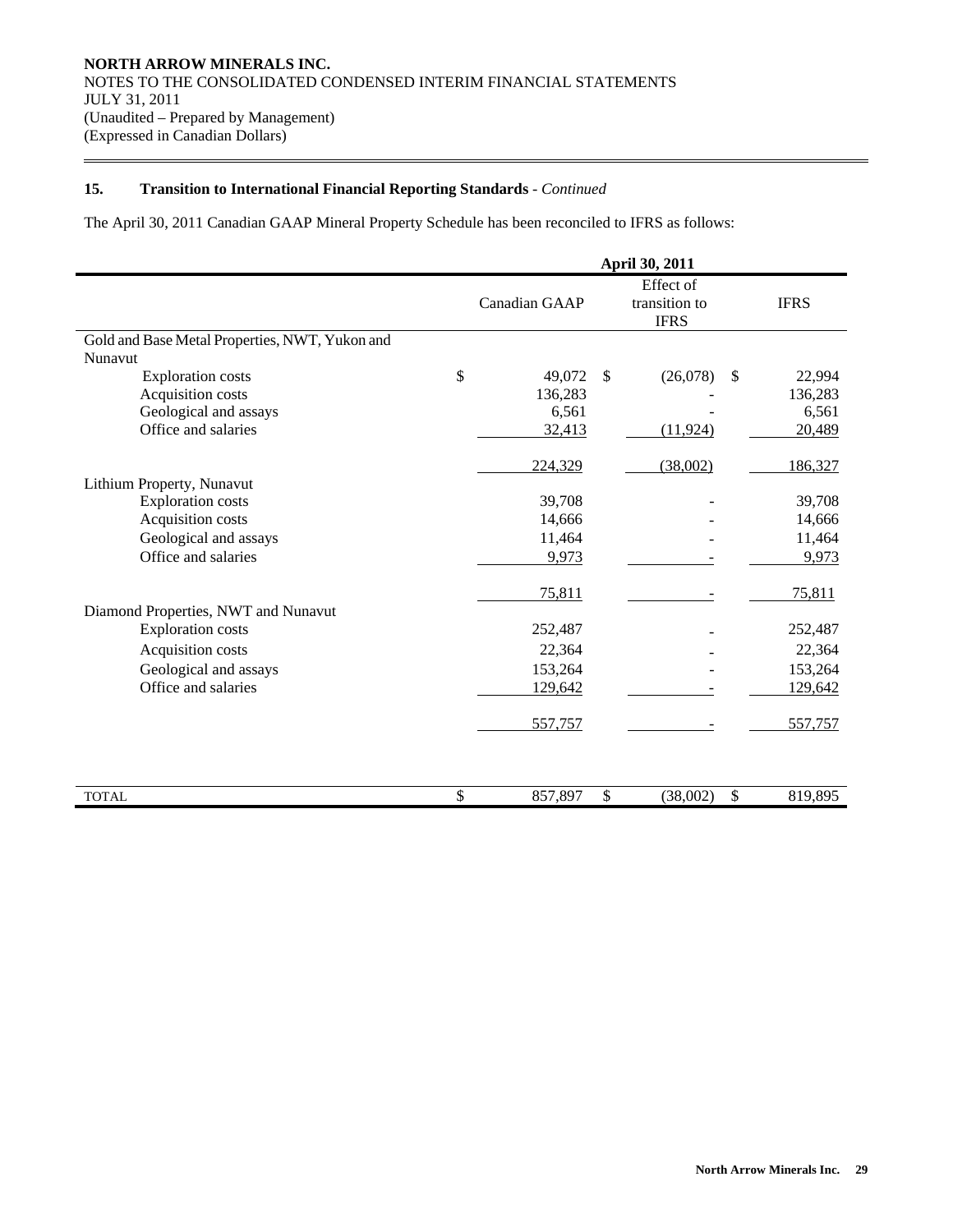$\overline{a}$ 

The Canadian GAAP statement of loss and comprehensive loss for the year ending April 30, 2011 has been reconciled to IFRS as follows:

|                                                             | Year Ended April 30, 2011 |                         |               |                                           |    |             |  |
|-------------------------------------------------------------|---------------------------|-------------------------|---------------|-------------------------------------------|----|-------------|--|
|                                                             |                           | Canadian<br><b>GAAP</b> |               | Effect of<br>transition to<br><b>IFRS</b> |    | <b>IFRS</b> |  |
| <b>Expenses</b>                                             |                           |                         |               |                                           |    |             |  |
| Advertising, promotion and travel                           | \$                        | 172,638                 | <sup>\$</sup> |                                           | \$ | 172,638     |  |
| Consulting                                                  |                           | 176,333                 |               |                                           |    | 176,333     |  |
| Depreciation                                                |                           | 679                     |               |                                           |    | 679         |  |
| Office, miscellaneous and rent                              |                           | 86,052                  |               |                                           |    | 86,052      |  |
| Professional fees                                           |                           | 79,968                  |               |                                           |    | 79,968      |  |
| Property investigation costs <sup>1</sup>                   |                           |                         |               | 20,784                                    |    | 20,784      |  |
| Regulatory and filing fees                                  |                           | 17,736                  |               |                                           |    | 17,736      |  |
| Salaries and benefits                                       |                           | 177,166                 |               |                                           |    | 177,166     |  |
| Share-based compensation <sup>2</sup>                       |                           | 121,270                 |               | (33, 224)                                 |    | 88,046      |  |
| Loss before other items                                     |                           | (831, 842)              |               | 12,440                                    |    | (819, 402)  |  |
| <b>Other items</b>                                          |                           |                         |               |                                           |    |             |  |
| Interest income                                             |                           | 6,810                   |               |                                           |    | 6,810       |  |
| Write-off of exploration and evaluation assets <sup>1</sup> |                           | (2,087,293)             |               | 39,319                                    |    | (2,047,974) |  |
| Future income tax recovery <sup>3</sup>                     |                           | 203,063                 |               | (203,063)                                 |    |             |  |
| Loss and comprehensive loss for the year                    | \$                        | (2,709,262)             | S.            | (151, 304)                                | \$ | (2,860,566) |  |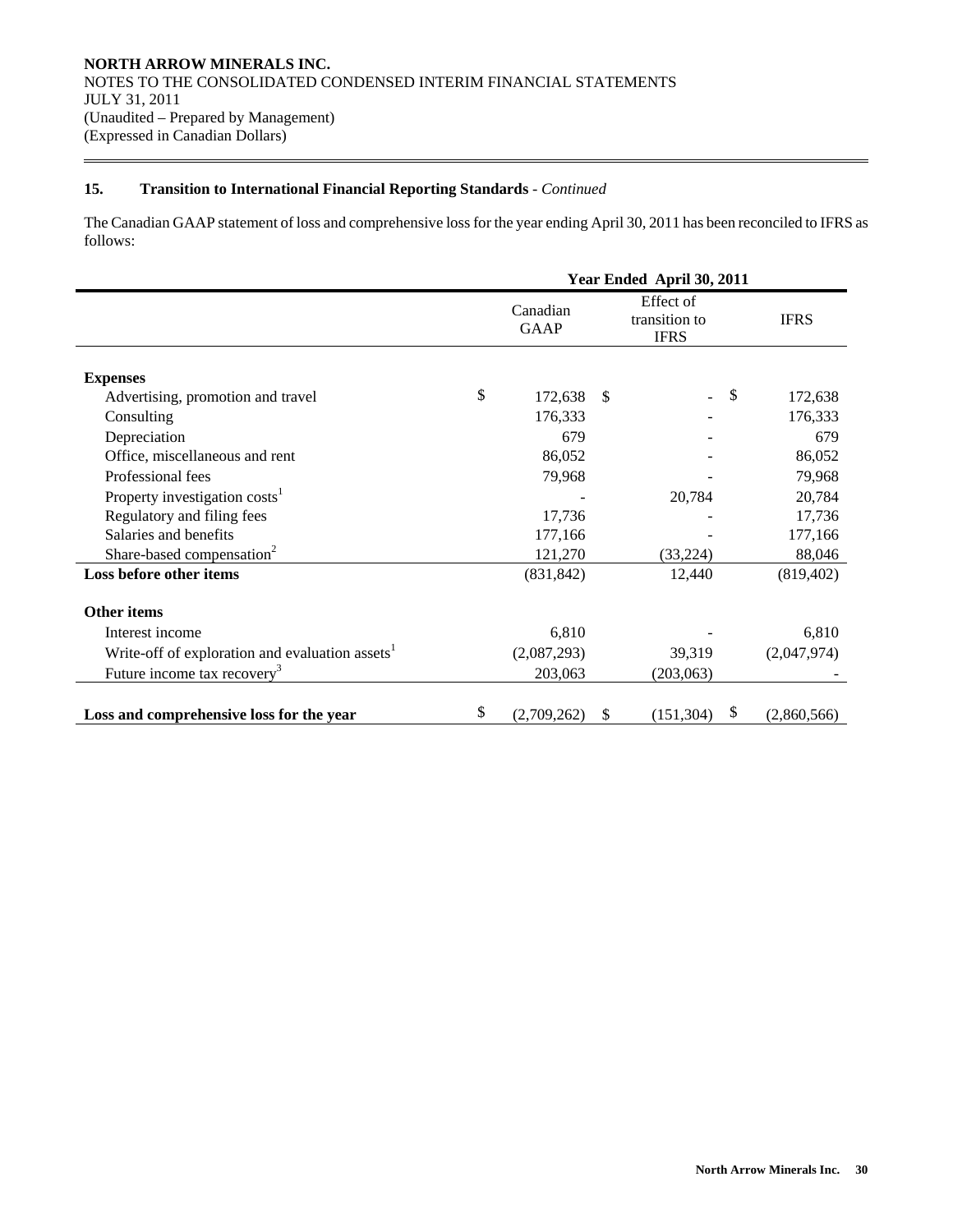$\overline{a}$ 

The Canadian GAAP statement loss and of comprehensive loss for the three months ended July 31, 2010 has been reconciled to IFRS as follows:

|                                                             | 3 Months Ended July 31, 2010 |               |                                           |                           |             |  |
|-------------------------------------------------------------|------------------------------|---------------|-------------------------------------------|---------------------------|-------------|--|
|                                                             | Canadian<br>GAAP             |               | Effect of<br>transition to<br><b>IFRS</b> |                           | <b>IFRS</b> |  |
| <b>Expenses</b>                                             |                              |               |                                           |                           |             |  |
| Advertising, promotion and travel                           | \$<br>35,597                 | $\mathcal{S}$ |                                           | $\boldsymbol{\mathsf{S}}$ | 35,597      |  |
| Depreciation                                                | 170                          |               |                                           |                           | 170         |  |
| Office, miscellaneous and rent                              | 24,055                       |               |                                           |                           | 24,055      |  |
| Professional fees                                           | 21,243                       |               |                                           |                           | 21,243      |  |
| Property investigation costs <sup>1</sup>                   |                              |               | 5,241                                     |                           | 5,241       |  |
| Regulatory and filing fees                                  | 4,376                        |               |                                           |                           | 4,376       |  |
| Salaries and benefits                                       | 49,117                       |               |                                           |                           | 49,117      |  |
| Share-based compensation <sup>2</sup>                       | 40,770                       |               | (18,916)                                  |                           | 21,854      |  |
| Loss before other items                                     | (175, 328)                   |               | (13,675)                                  |                           | (161, 653)  |  |
| <b>Other items</b>                                          |                              |               |                                           |                           |             |  |
| Interest income                                             | 795                          |               |                                           |                           | 795         |  |
| Write-off of exploration and evaluation assets <sup>1</sup> | (5,561)                      |               | 5,241                                     |                           | (320)       |  |
|                                                             | (4,766)                      |               | 5,241                                     |                           | 475         |  |
|                                                             |                              |               |                                           |                           |             |  |
| Loss and comprehensive loss for the period                  | \$<br>(180,094)              | \$            | 18,916                                    | \$                        | (161, 178)  |  |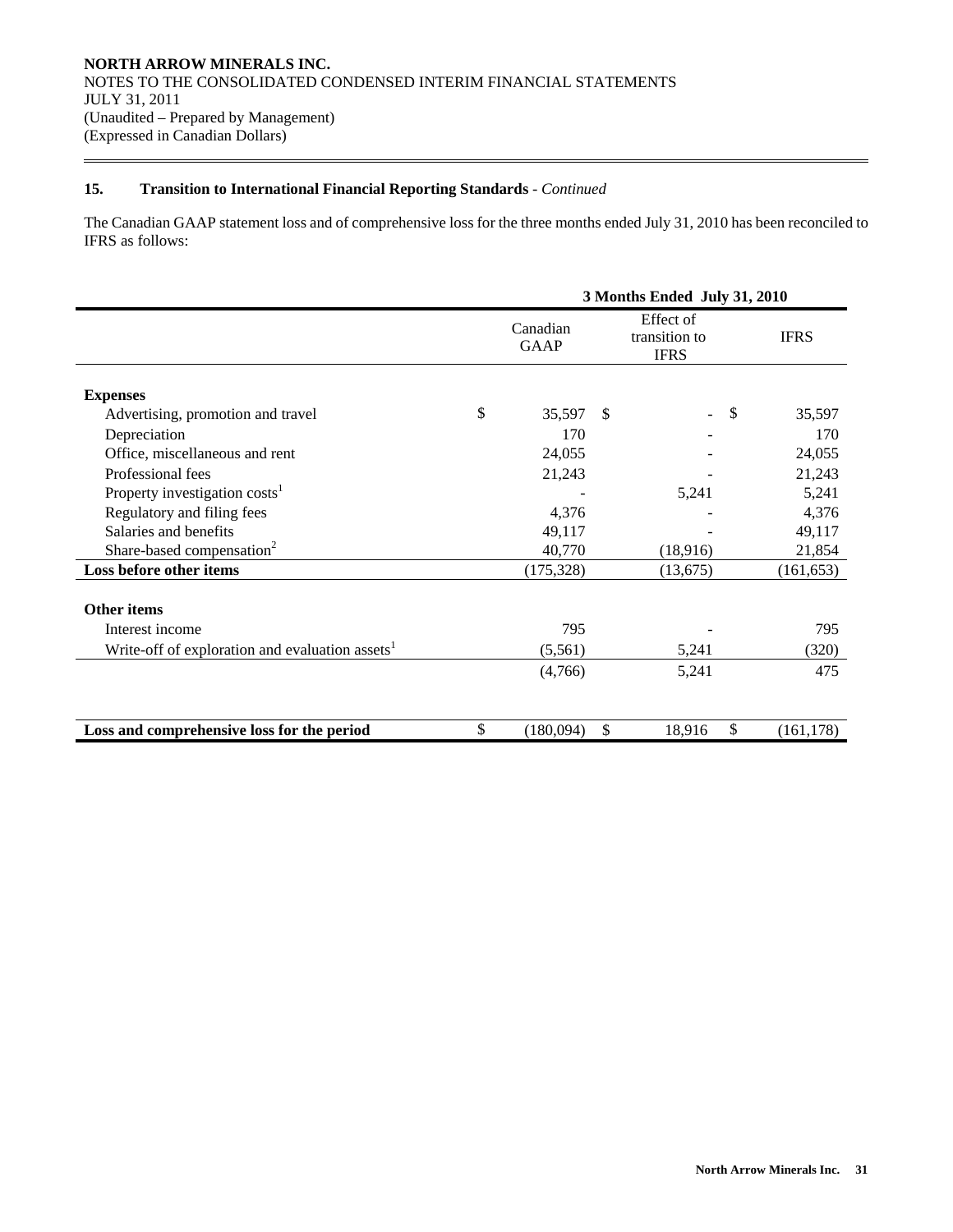$\overline{a}$ 

The Canadian GAAP statement of cash flows for the year ending April 30, 2011 has been reconciled to IFRS as follows:

|                                                        | Canadian GAAP     | Effect of<br>transition<br>to IFRS | <b>IFRS</b>   |
|--------------------------------------------------------|-------------------|------------------------------------|---------------|
| <b>CASH FLOWS FROM OPERATING ACTIVITIES</b>            |                   |                                    |               |
| Loss for the year                                      | \$<br>(2,709,262) | \$<br>(151, 304)                   | (2,860,566)   |
| Items not involving cash:                              |                   |                                    |               |
| Depreciation                                           | 679               |                                    | 679           |
| Share-based compensation                               | 121,270           | (33, 224)                          | 88,046        |
| Future income tax recovery                             | (203,063)         | 203,063                            |               |
| Write-off of exploration and evaluation assets         | 2,087,293         | (39,319)                           | 2,047,974     |
| Changes in non-cash working capital items:             |                   |                                    |               |
| Increase in receivables                                | (50, 852)         |                                    | (50, 852)     |
| Increase in prepaid expenses                           | (7,253)           |                                    | (7,253)       |
| Increase in accounts payable and accrued liabilities   | 3,774             |                                    | 3,774         |
| Decrease in due to related parties                     | (216)             |                                    | (216)         |
| Net cash used in operating activities                  | (757, 630)        | (20, 784)                          | (778, 414)    |
| <b>CASH FLOWS FROM INVESTING ACTIVITIES</b>            |                   |                                    |               |
| Expenditures on exploration and evaluation assets, net | (873, 401)        | 20,784                             | (852, 617)    |
| Net cash used in investing activities                  | (873, 401)        | 20,784                             | (852, 617)    |
| <b>CASH FLOWS FROM FINANCING ACTIVITIES</b>            |                   |                                    |               |
| Proceeds from issuance of capital stock                | 1,220,650         |                                    | 1,220,650     |
| Share issue costs                                      | (43, 783)         |                                    | (43, 783)     |
| Net cash provided by financing activities              | 1,176,867         |                                    | 1,176,867     |
| Change in cash during the year                         | (454, 164)        |                                    | (454, 164)    |
| Cash, beginning of year                                | 1,126,124         |                                    | 1,126,124     |
| Cash, end of year                                      | \$<br>671,960     | \$                                 | \$<br>671,960 |
| Cash paid during the year for interest                 | \$                | \$                                 | \$            |
| Cash paid during the year for income taxes             | \$                | \$                                 | \$            |
|                                                        |                   |                                    |               |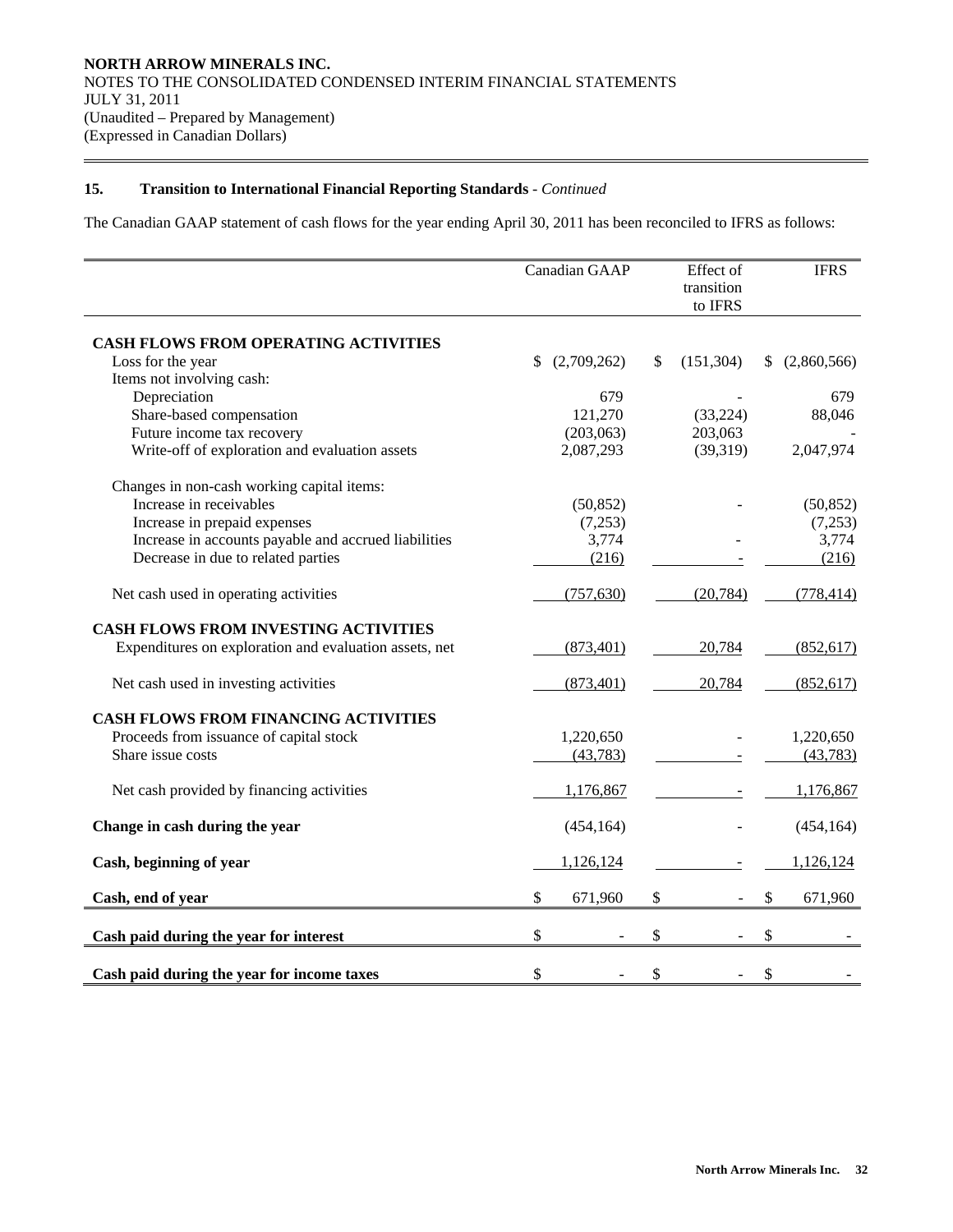$\overline{a}$ 

The Canadian GAAP statement of cash flows for the quarter ending July 31, 2010 has been reconciled to IFRS as follows:

|                                                        | Canadian GAAP   |    | Effect of<br>transition<br>to IFRS | <b>IFRS</b>      |  |
|--------------------------------------------------------|-----------------|----|------------------------------------|------------------|--|
| CASH FLOWS FROM OPERATING ACTIVITIES                   |                 |    |                                    |                  |  |
| Loss for the period                                    | \$<br>(180,094) | \$ | 18,916                             | \$<br>(161, 178) |  |
| Items not involving cash:                              |                 |    |                                    |                  |  |
| Depreciation                                           | 170             |    |                                    | 170              |  |
| Share-based compensation                               | 40,770          |    | (18,916)                           | 21,854           |  |
| Write-off of exploration and evaluation assets         | 5,561           |    | (5,241)                            | 320              |  |
| Changes in non-cash working capital items:             |                 |    |                                    |                  |  |
| Increase in receivables                                | (2,078)         |    |                                    | (2,078)          |  |
| Increase in prepaid expenses                           | (6,830)         |    |                                    | (6, 830)         |  |
| Increase in accounts payable and accrued liabilities   | 11,233          |    |                                    | 11,233           |  |
| Decrease in due to related parties                     | (23, 411)       |    |                                    | (23, 411)        |  |
| Net cash used in operating activities                  | (154, 679)      |    | (5,241)                            | (159, 920)       |  |
| <b>CASH FLOWS FROM INVESTING ACTIVITIES</b>            |                 |    |                                    |                  |  |
| Expenditures on exploration and evaluation assets, net | (306, 938)      |    | 5,241                              | (301, 697)       |  |
| Net cash used in investing activities                  | (306, 938)      |    | 5,241                              | (301, 697)       |  |
| <b>CASH FLOWS FROM FINANCING ACTIVITIES</b>            |                 |    |                                    |                  |  |
| Proceeds from the exercise of warrants                 | 108,150         |    |                                    | 108,150          |  |
| Subscription receipts                                  | 116,100         |    |                                    | 116,100          |  |
| Share issue costs                                      | (1,650)         |    |                                    | (1,650)          |  |
| Net cash provided by financing activities              | 222,600         |    |                                    | 222,600          |  |
| Change in cash during the period                       | (239, 017)      |    |                                    | (239, 017)       |  |
| Cash, beginning of period                              | 1,126,124       |    |                                    | 1,126,124        |  |
| Cash, end of period                                    | \$<br>887,107   | \$ |                                    | \$<br>887,107    |  |
| Cash paid during the period for interest               | \$              | \$ |                                    | \$               |  |
| Cash paid during the period for income taxes           | \$              | \$ |                                    | \$               |  |